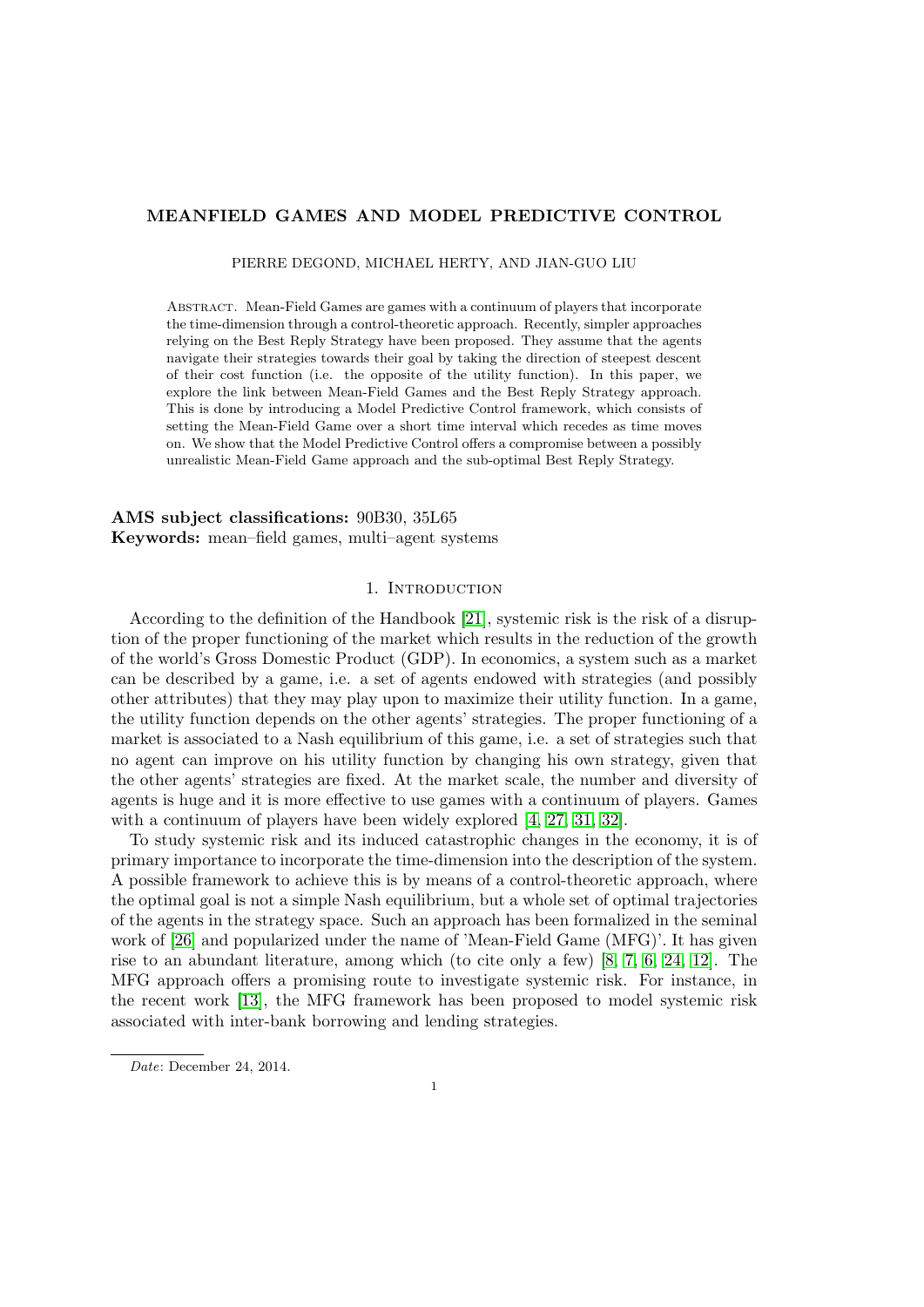However, the fact that the agents are able to optimize their trajectory over a large time horizon in the spirit of physical particles subjected to the least action principle can be seen as a bit unrealistic. A related but different approach has been proposed in [\[19\]](#page-21-9) and builds on earlier work on pedestrian dynamics [\[16\]](#page-21-10). It consists in assuming that agents perform the so-called 'Best-Reply Strategy' (BRS): they determine a local (in time) direction of steepest descent (of the cost function, i.e. minus the utility function) and evolve their strategy variable in this direction. This approach has been applied to models describing the evolution of the wealth distribution among interacting economies, in the case of conservative [\[17\]](#page-21-11) and nonconservative economies [\[18\]](#page-21-12). However, the link between MFG and BRS was still to be elaborated. This is the object of the present paper. We show that the BRS can be obtained as a MFG over a short interval of time which recedes as times evolves. This type of control is known as Model Predictive Control (MPC) or as Receding Horizon Control. The fact that the agents may be able to optimize the trajectories in the strategy space over a small but finite interval of time is certainly a reasonable assumption and this MPC strategy could be viewed as an improvement over the BRS and some kind of compromise between the BRS and a fully optimal but fairly unrealistic MFG strategy. We believe that MPC can lead to a promising route to model systemic risk. In this paper though, we propose a general framework to connect BRS to MFG through MPC and defer its application to specific models of systemic risk to future work.

Recently, many contributions on meanfield games and control mechanisms for particle systems have been made. For more details on meanfield games we refer to  $[8, 7, 6,$  $[8, 7, 6,$  $[8, 7, 6,$ [24,](#page-21-6) [12,](#page-21-7) [26\]](#page-21-2). Among the many possible meanfield games to consider we are interested in differential (Nash) games of possibly infinitely many particles (also called players). Most of the literature in this respect treats theoretical and numerical approaches for solving the Hamilton–Jacobi Bellmann (HJB) equation for the value function of the underlying game, see e.g. [\[12\]](#page-21-7) for an overview. Solving the HJB equation allows to determine the optimal control for the particle game. However, the associated HJB equation posses several theoretical and numerical difficulties among which the need to solve it backwards in time is the most severe one, at least from a numerical perspective. Therefore, recently model predictive control (MPC) concepts on the level particles or of the associated kinetic equation have been proposed [\[16,](#page-21-10) [15,](#page-21-13) [20,](#page-21-14) [11,](#page-21-15) [1,](#page-20-1) [18,](#page-21-12) [17,](#page-21-11) [11\]](#page-21-15). While MPC has been well established in the case of finite–dimensional problems [\[23,](#page-21-16) [33,](#page-22-2) [28\]](#page-21-17), and also in engineering literature under the term receding horizon control, contributions to systems of infinitely many interacting particles and/or game theoretic questions related to infinitely many particles are rather recent. It has been shown that MPC concepts applied to problems of infinitely many interacting particles have the advantage to allow for efficient computation [\[1,](#page-20-1) [17\]](#page-21-11). However, by construction MPC only leads to suboptimal solutions, see for example [\[25\]](#page-21-18) for a comparison in the case of simple opinion formation model. Also, the existing approaches mostly for alignment models do not necessarily treat game theoretic concepts but focus on for example sparse global controls [\[15,](#page-21-13) [20,](#page-21-14) [11\]](#page-21-15), time–scale separation and local mean–field controls [\[18\]](#page-21-12) called best–reply strategy, or MPC on very short time–scales [\[1\]](#page-20-1) called instantaneous control. Typically the MPC strategy is obtained solving an auxiliary problem (implicit or explicit) and the resulting expression for the control is substituted back into the original dynamics leading to a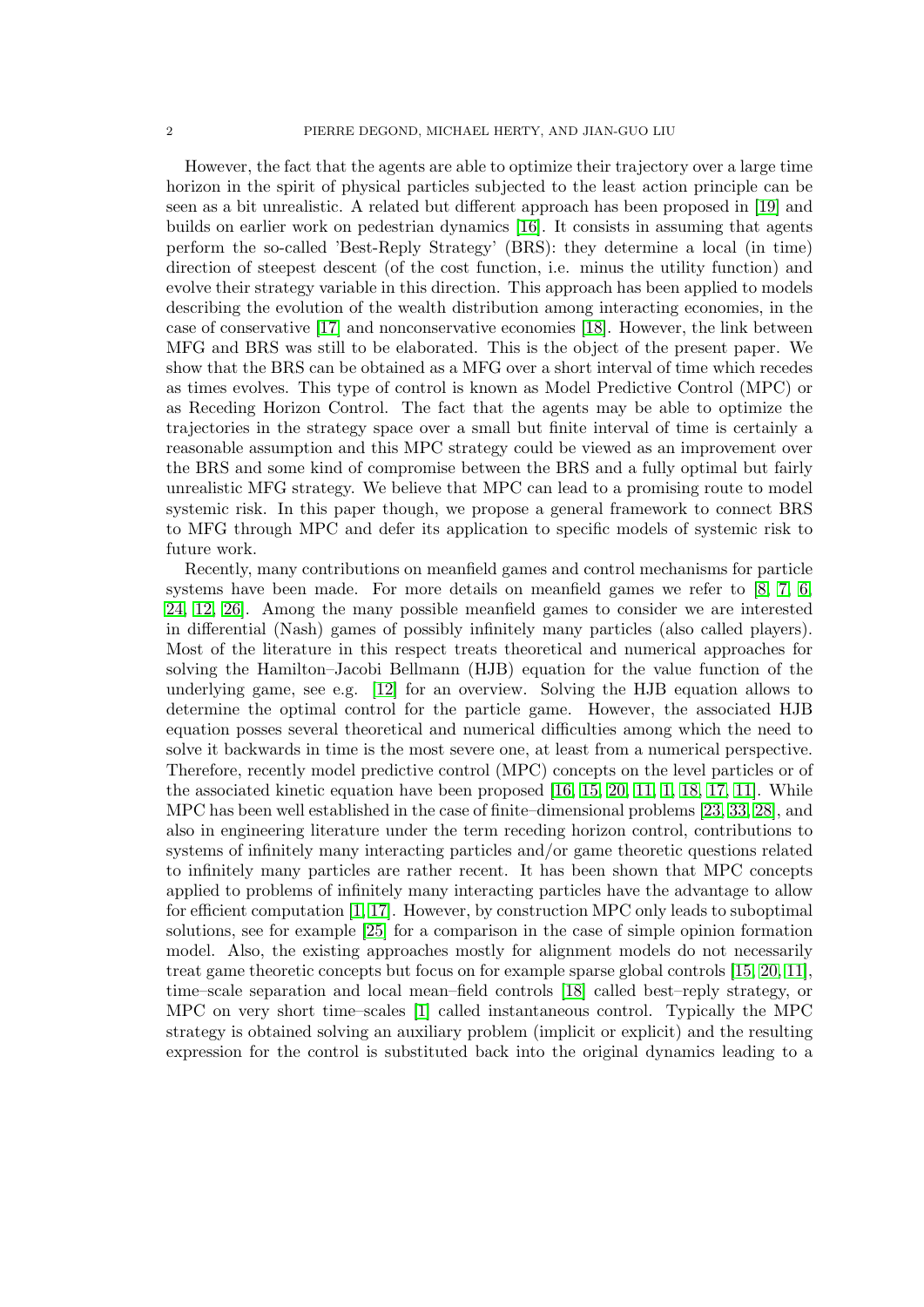possibly modified and new dynamics. Then, a meanfield description is derived using Boltzmann or a macroscopic approximation. This requires the action of the control to be local in time and independent of future states of the system contrary to solutions of the HJB equation. Usually in MPC approaches independent optimal control problems are solved where particles do not anticipate the optimal control choices other particles contrary to meanfield games [\[26\]](#page-21-2).

In this paper we contribute to the recent discussion by formal computations leading to a link between meanfield games and MPC concepts proposed on the level of particle games and associated kinetic equations. The relationship we plan to establish is highlighted in Figure [1.1.](#page-2-0) More precisely, we want to show that the MPC concept of the best–reply strategy [\[17\]](#page-21-11) may be at least formally be derived from a meanfield games context.



<span id="page-2-0"></span>FIGURE 1.1. Relation between MPC concepts and meanfield games. The starting point are finite–dimensional differential games with  $N$  play-ers in the top left part (Section [2\)](#page-3-0). The connection for  $N \to \infty$  of this games has been investigated for example in [\[26,](#page-21-2) [12\]](#page-21-7) and leads to the HJB for meanfield games in the bottom left part of the figure (Section [3\)](#page-8-0). If applying MPC concepts to the differential game as for example the best-reply strategy we obtain a controlled dynamics for N particles in the top right part [\[17\]](#page-21-11) (Section [2.1\)](#page-5-0). The meanfield limit for  $N \to \infty$ leads to a kinetic equation in the bottom right part (Section [2.2\)](#page-6-0). Those results are summarized in Lemma [2.1.](#page-7-0) This paper also investigates the link between the meanfield game and the kinetic equation indicated by a question mark. The result is summarized in Proposition [3.1.](#page-17-0)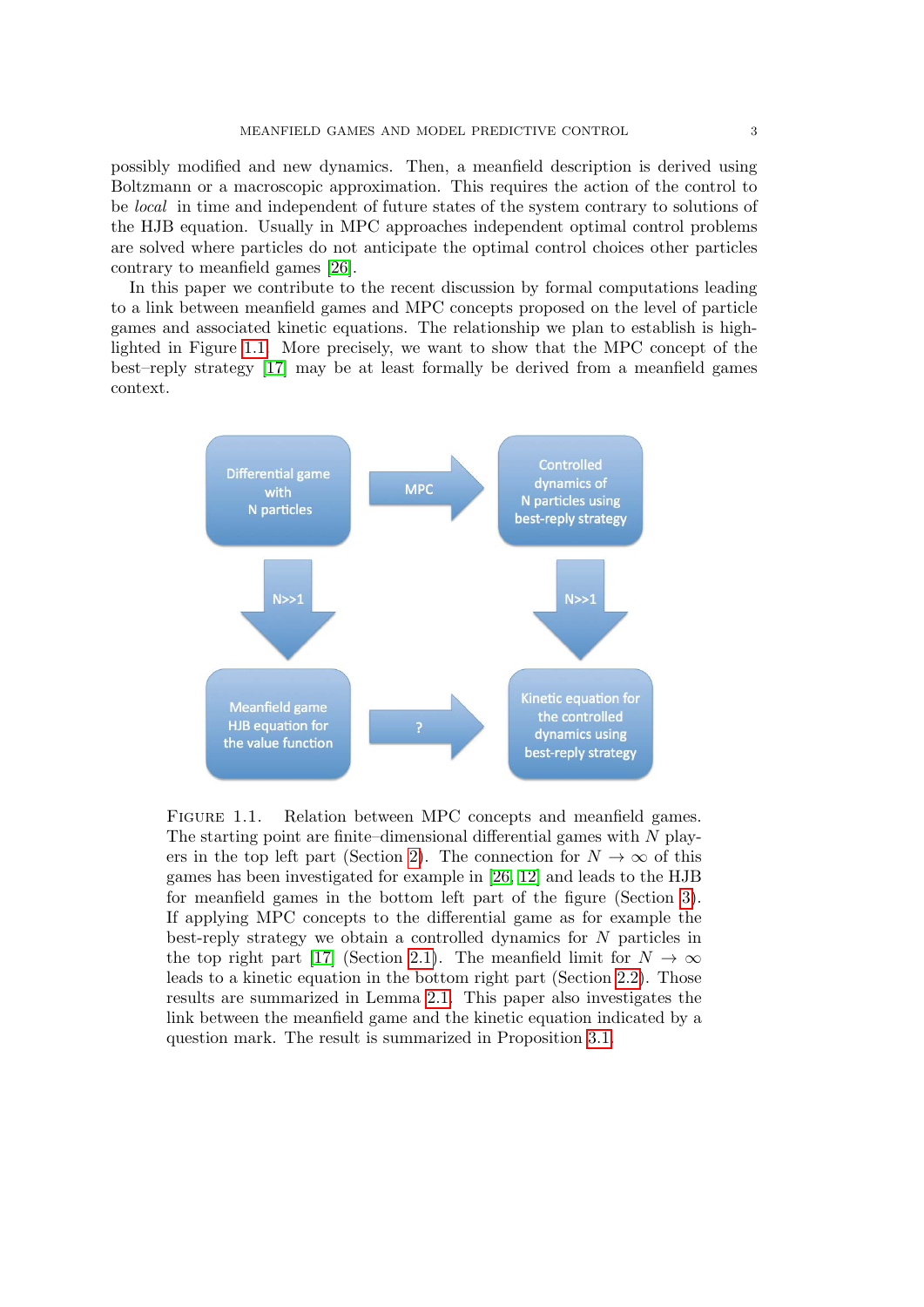## <span id="page-3-2"></span><span id="page-3-1"></span>2. Setting of the problem

<span id="page-3-0"></span>We consider N particles labeled by  $i = 1, \ldots, N$  where each particle has a state  $x_i \in \mathbb{R}$ . We denote by  $X = (x_i)_{i=1}^N$  the state of all particles and by  $X_{-i} = (x_j)_{j=1, j\neq i}^N$  the states of all particles except i. Further, we assume that each particle's dynamics is governed by a smooth function  $f_i: \mathbb{R}^N \to \mathbb{R}$  depending on the state X and we assume that each particle may control its dynamics by a control  $u_i$ . The dynamics for the particles  $i = 1, \ldots, N$  is then given by

(2.1) 
$$
\frac{d}{dt}x_i(t) = f_i(X(t)) + u_i(t), \ i = 1, ..., N,
$$

and initial conditions

$$
(2.2) \t\t x_i(0) = \bar{x_i}.
$$

We will drop the time–dependence of the variables whenever the intention is clear. Examples of models of the type [\(2.1\)](#page-3-1) are alignment models in socio–ecological context, microscopic traffic flow models, production and many more, see e.g. the recent survey [\[29,](#page-21-19) [30,](#page-21-20) [34\]](#page-22-3). In recent contributions to control theory for equation [\(2.1\)](#page-3-1) the case of a single control variable  $u_i \equiv u$  for all i has been considered [\[1,](#page-20-1) [2,](#page-20-2) [11\]](#page-21-15). Here, we allow each particle to chose its own control strategy  $u_i$ . We suppose a control horizon of  $T > 0$  be given. As in  $[12]$  we suppose that particle i minimizes its own objective functional and determines therefore the optimal  $u_i^*$  by

<span id="page-3-3"></span>(2.3) 
$$
u_i^*(\cdot) = \text{argmin } u_{i:[0,T] \to \mathbb{R}} \int_0^T \left( \frac{\alpha_i(s)}{2} u_i^2(s) + h_i(X(s)) \right) ds, \ i = 1, \dots, N.
$$

Herein,  $X(s)$  is the solution to [\(2.1\)](#page-3-1) and equation [\(2.2\)](#page-3-2). The optimal control and the corresponding optimal trajectory will from now on be denoted with superscript ∗. The minimization is performed on all sufficiently smooth functions  $u_i : [0, T] \to \mathbb{R}$ . There is no restriction on the control  $u_i$  similar to [\[26\]](#page-21-2). The objective  $h_i : \mathbb{R}^N \to \mathbb{R}$  related to particle  $i$  is also supposed to be sufficiently smooth. The weights of the control  $\alpha_i(t) > 0, \forall i, t \geq 0$  and under additional conditions convexity of each optimization problem [\(2.3\)](#page-3-3) is guaranteed. As seen in Section [3](#page-8-0) a challenge in solving the problem [\(2.3\)](#page-3-3) relies on the fact that the associated HJB has to be solved backwards in time. Contrary to  $[1, 11]$  $[1, 11]$  problem  $(2.3)$  are in fact N optimization problems that need to be solved *simultaneously* due to the dependence of X on  $U = (u_i)_{i=1}^N$  through equation [\(2.1\)](#page-3-1). This implies that each particle i anticipates the optimal strategy of all other particles  $U_{-i}^*$  when determining its optimal control  $u_i^*$ . Obviously, the problem [\(2.3\)](#page-3-3) simplifies when each particle *i* anticipates an a priori fixed strategy of all other particles  $U_{-i}$ . Then, the problem [\(2.3\)](#page-3-3) decouples (in i) and the optimal strategy  $u_i$  is determined independent of the optimal strategies  $U_{-i}^*$ . It has been argued that this is the case for reaction in pedestrian motions [\[18\]](#page-21-12). In fact, therein the following best–reply strategy has been proposed as a substitute for problem [\(2.1\)](#page-3-1)

<span id="page-3-4"></span>(2.4) 
$$
u_i(t) = -\partial_{x_i} h_i(X(t)), \ t \in [0, T].
$$

As in the meanfield theory presented in [\[26,](#page-21-2) [12\]](#page-21-7) we need to impose assumptions  $(A)$  on  $f_i(X)$  and  $h_i(X)$  before passing to the limit  $N \to \infty$ . The assumption (B) will be used in Section [3.](#page-8-0)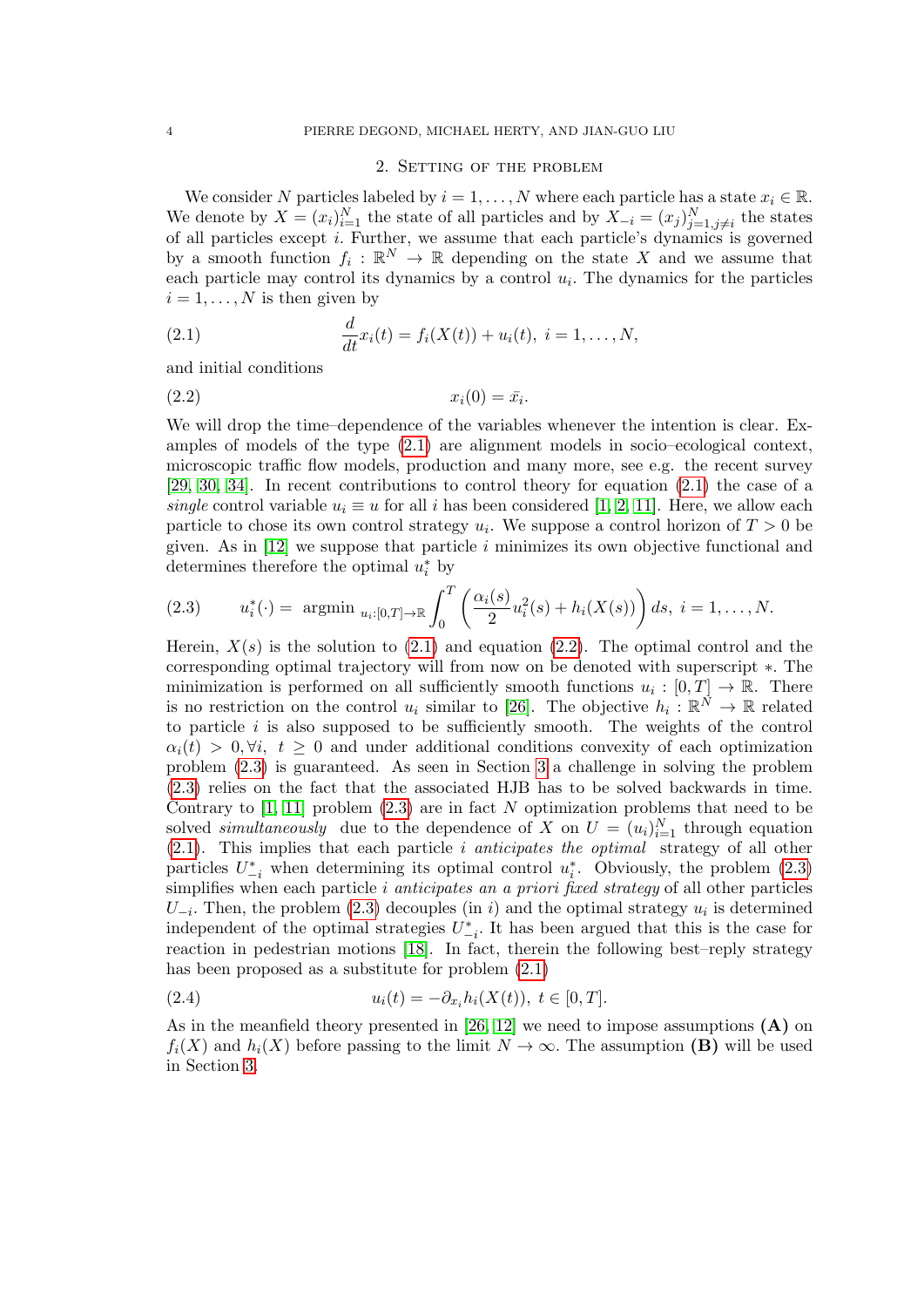(A) For all  $i = 1, ..., N$  and any permutation  $\sigma_i : \{1, ..., N\} \setminus \{i\} \rightarrow \{1, ..., N\} \setminus \{i\}$ we have

 $f_i(X) = f(x_i, X_{-i})$  and  $f(x_i, X_{-i}) = f(x_i, X_{\sigma_i})$ 

for a smooth function  $f : \mathbb{R} \times \mathbb{R}^{N-1} \to \mathbb{R}$  and where  $X_{\sigma_i} = (x_{\sigma_i(j)})_{j=1, j\neq i}^N$ . Further we assume that for each i the function  $h_i(X)$  enjoys the same properties as stated for  $f_i(X)$ .

(B) We assume that  $\alpha_i(t) = \alpha(t)$  for all  $t \in [0, T]$  and all  $i = 1, \ldots, N$ .

Under additional growth conditions sequences of symmetric functions in many variables have a limit in the space of functions defined on probability measures, see e.g. [\[12,](#page-21-7) Theorem 2.1], [\[8,](#page-21-3) Theorem 4.1]. The corresponding result is recalled as Theorem [A.1](#page-18-0) in the appendix for convenience.

To exemplify computations later on we will use a basic wealth model [\[9,](#page-21-21) [14,](#page-21-22) [19,](#page-21-9) [18\]](#page-21-12) where

(2.5) 
$$
f_i(X) = \frac{1}{N} \sum_{j=1}^{N} P(x_i, x_j)(x_j - x_i)
$$

for some bounded, non–negative and smooth function  $P(x, \tilde{x})$ . Clearly, f fulfills (A). As objective function we use a measure depending only on aggregated quantities as in [\[17\]](#page-21-11). An example fulfilling  $(A)$  is

(2.6) 
$$
h_i(X) = \frac{1}{N-1} \sum_{j=1, j \neq i}^{N} \phi(x_i, x_j)
$$

for some smooth function  $\phi : \mathbb{R} \times \mathbb{R} \to \mathbb{R}$ .

Finally, we introduce some additional notation. We denote by  $\mathcal{P}(\mathbb{R})$  the space of Borel probability measures over R. The empirical discrete probability measure  $m^N \in \mathcal{P}(\mathbb{R})$ concentrated at a positions  $X \in \mathbb{R}^N$  is denoted by

$$
m_X^N = \frac{1}{N} \sum_{i=1}^N \delta(x - x_i).
$$

We also use this notation if X is time dependent, i.e.,  $X = X(t)$ , leading to the family of probability measures  $m_X^N = m_X^N(t) = \frac{1}{N} \sum_{i=1}^N$  $i=1$  $\delta(x - x_i(t))$ . If the intention is clear we do not explicitly denote the dependence on x of the measure  $m_X^N$  (and on time t if  $X = X(t)$ is time-dependent).

Based on the assumption  $(A)$  we will frequently use Theorem [\[12,](#page-21-7) Theorem 2.1]. This theorem is repeated for convenience in the appendix as Theorem [A.1:](#page-18-0) let  $g: \mathbb{R}^N \to \mathbb{R}$ such that g is symmetric  $g(X) = g(X_{\sigma})$  where  $X_{\sigma} = (x_{\sigma(i)})_{i=1}^{N}$  and any permutation  $\sigma : \{1, \ldots, N\} \to \{1, \ldots, N\}$ . We may extend g to a function  $g^N : \mathcal{P}(\mathbb{R}) \to \mathbb{R}$  such that  $g^N(m_X^N) = g(X)$ . Under assumptions given in Theorem [A.1](#page-18-0) the family  $(g^N)_{N=1}^{\infty}$  is equicontinuous and there exists a limit  $\mathbf{g} : \mathcal{P}(\mathbb{R}) \to \mathbb{R}$  such that up to a subsequence  $\lim_{N\to\infty} \sup_X |g(X) - g(m_X^N)| = 0.$  The result can be extended to a family of functions f fulfilling assumption  $(A)$ , see [\[8,](#page-21-3) Theorem 4.1]. We obtain an equicontinuous family  $(f^N)_{N=1}^{\infty}$  with  $f^N : \mathbb{R} \times \mathcal{P}(\mathbb{R}) \to \mathbb{R}$  such that  $f^N(\xi, m_{X_{-i}}^{N-1}) = f(\xi, X_{-i})$  with limit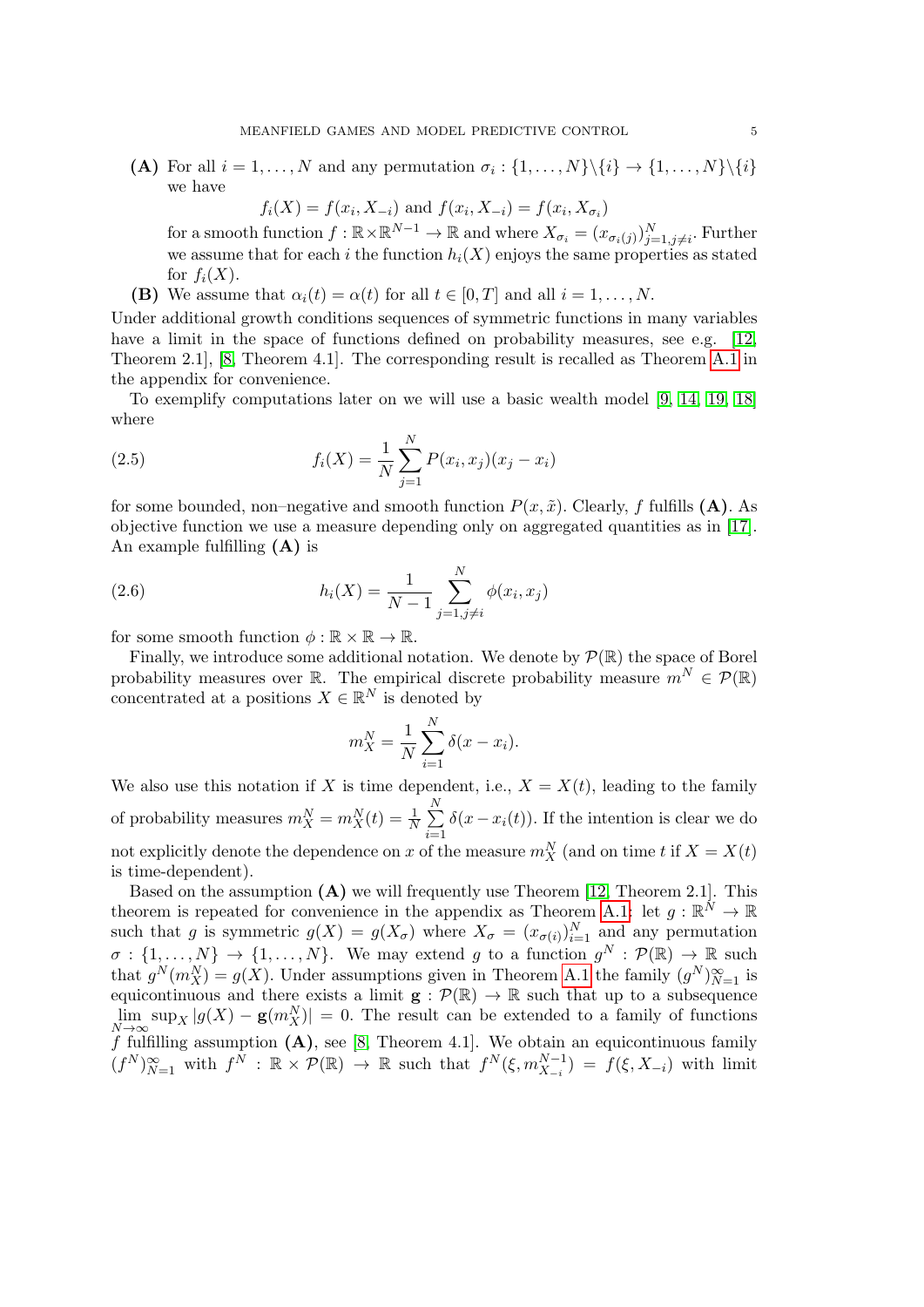$f: \mathbb{R} \times \mathcal{P}(\mathbb{R}) \to \mathbb{R}$  and such that for any  $i \in \{1, ..., N\}$  and a compact set  $Q \subset \mathbb{R}^{N-1}$ we have for any fixed  $R > 0$ 

(2.7) 
$$
\lim_{N \to \infty} \sup_{|\xi| < R, X_{-i} \subset Q} |f(\xi, X_{-i}) - \mathbf{f}(\xi, m_X^N)| = 0.
$$

In equation  $(2.7)$  we have the empirical measure on N points in the argument of f even so  $f^N$  is defined on the empirical measure  $m_{X_{-i}}^{N-1}$ , i.e., we have

<span id="page-5-1"></span>
$$
\lim_{N \to \infty} \sup_{|\xi| < R, X_{-i} \subset Q} |f^N(\xi, m_{X_{-i}}^{N-1}) - \mathbf{f}(\xi, m_X^N)| = 0.
$$

This is true since in the definition of  $f^N$  the contribution of the empirical measure is  $\frac{1}{N}$ for each point  $x_i$ . More details are given in [\[8\]](#page-21-3) and [\[12,](#page-21-7) Section 7]. Since in the following it is often of importance to highlight the dependence on the empirical measure  $m_X^N$  we introduce the following notation: we write

$$
f(\xi, X_{-i}) = f^N(\xi, m_{X_{-i}}^{N-1}) \sim \mathbf{f}(\xi, m_X^N),
$$

whenever equation  $(2.7)$  holds true.

<span id="page-5-0"></span>2.1. From differential games to controlled particle dynamics. The best–reply strategy  $(2.4)$  is obtained also from a MPC approach [\[28\]](#page-21-17) applied to equations  $(2.1)$ and [\(2.3\)](#page-3-3). In order to derive the best–reply strategy we consider the following problem: suppose we are given the state  $X(t)$  of the system  $(2.1)$  at time  $t > 0$ . Then, we consider a control horizon of the MPC of  $\Delta t > 0$  and supposedly small. We assume that the applied control  $u_i(s)$  on  $(t, t + \Delta t)$  is constant. For particle i we denote the unknown constant by  $\tilde{u}_i$ . Instead of solving the problem [\(2.3\)](#page-3-3) now on the full time interval  $(t, T)$ we consider the objective function only on the receding time horizon  $(t, t + \Delta t)$ . Further, we discretize the dynamics [\(2.1\)](#page-3-1) on  $(t, t + \Delta t)$  using an explicit Euler discretization for the initial value  $\bar{X} = X_i(t)$ . We discretize the objective function by a Riemann sum. A naive discretization leads to a penalization of the control of the type  $\frac{\alpha_i(t+\Delta t)}{2}\tilde{u}^2$ . Since the explicit Euler discretization in equation [\(2.8\)](#page-5-2) is only accurate up to order  $O((\Delta t)^2)$  we additionally require to have  $\tilde{u}_i = O(1)$  to obtain a meaningful control in the discretization [\(2.8\)](#page-5-2) and also in the limit for  $\Delta t \to 0$ . Therefore, in the MPC problem we need to scale the penalization of the control accordingly by  $\Delta t$ . This leads to a MPC problem associated with equation [\(2.3\)](#page-3-3) and given by

<span id="page-5-2"></span>(2.8) 
$$
x_i(t + \Delta t) = \bar{x}_i + \Delta t \left( f_i(\bar{X}) + \tilde{u}_i \right), \qquad i = 1, \ldots, N,
$$

<span id="page-5-3"></span>(2.9) 
$$
\tilde{u}_i = \operatorname{argmin}_{\tilde{u} \in \mathbb{R}} \Delta t \left( h_i \left( X(t + \Delta t) \right) + \Delta t \frac{\alpha_i (t + \Delta t)}{2} \tilde{u}^2 \right), \quad i = 1, ..., N.
$$

Solving the minimization problem [\(2.9\)](#page-5-3) leads to

<span id="page-5-4"></span>
$$
\alpha_i(t + \Delta t) \tilde{u}_i = -\partial_{x_i} h_i(\bar{X}), \ i = 1, \dots, N.
$$

Now, we obtain a  $\tilde{u}_i$  of order  $O(1)$  by Taylor expansion of  $\alpha_i$  at time t. Within the MPC approach the control for the time interval  $(t, t+\Delta t)$  is therefore given by equation [\(2.10\)](#page-5-4).

(2.10) 
$$
\tilde{u}_i = -\frac{1}{\alpha_i(t)} \partial_{x_i} h_i(\bar{X}), \quad i = 1, \ldots, N.
$$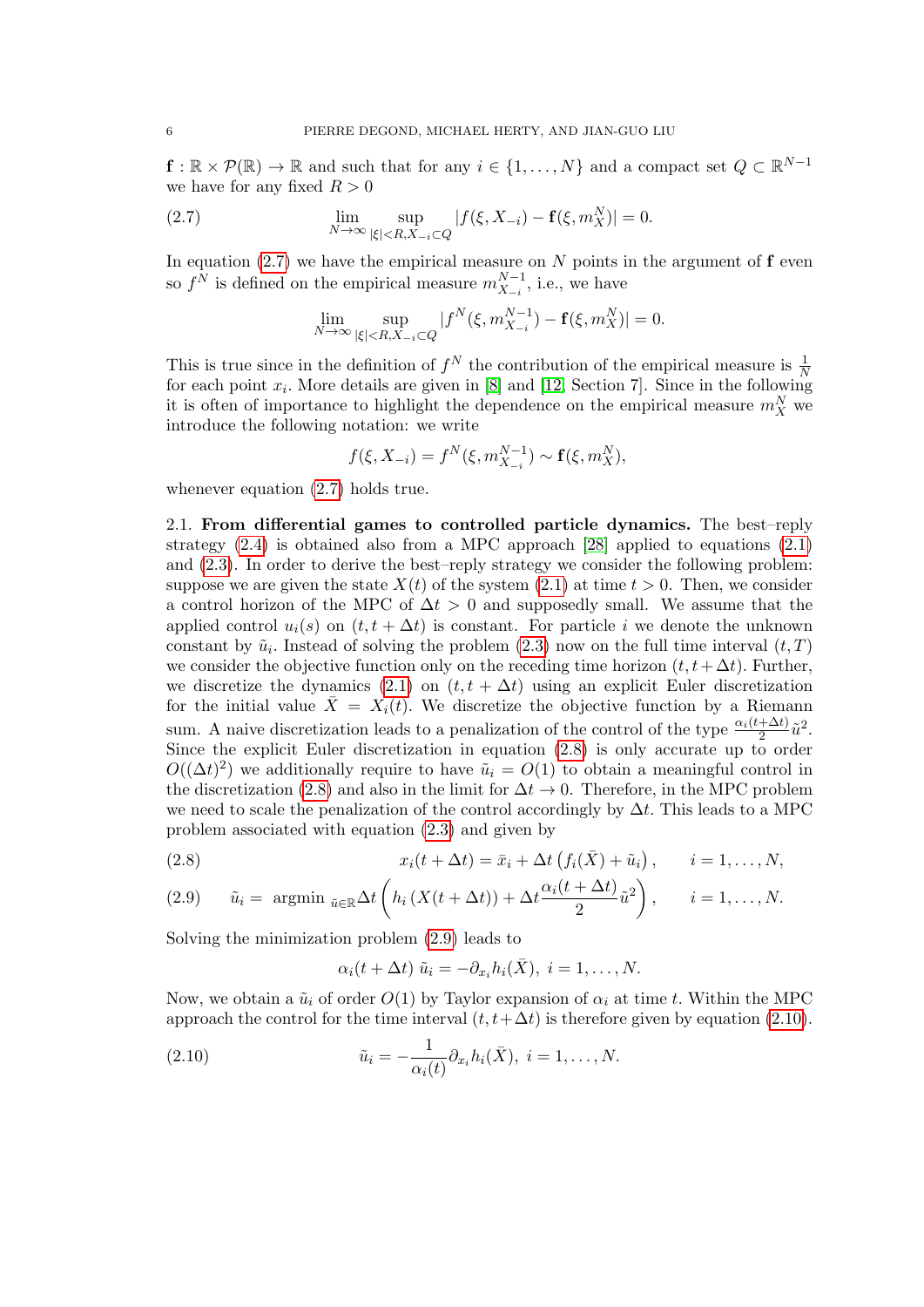Usually, the dynamics [\(2.8\)](#page-5-2) is then computed with the computed control up to  $t + \Delta t$ . Then, the process is repeated using the new state  $X(t + \Delta t)$ . Substituting [\(2.10\)](#page-5-4) into  $(2.8)$  and letting  $\Delta t \rightarrow 0$  we obtain

<span id="page-6-1"></span>(2.11) 
$$
\frac{d}{dt}x_i(t) = f_i(X(t)) - \frac{1}{\alpha_i(t)} \partial_{x_i} h_i(X(t)), \ i = 1, ..., N, t \in [0, T].
$$

This dynamics coincide with the dynamics generated by the best–reply strategy [\(2.4\)](#page-3-4) provided that  $\alpha_i(t) \equiv 1$ . Therefore, on a particle level the controlled dynamics [\(2.11\)](#page-6-1) of the best–reply strategy [\[17\]](#page-21-11) is equivalent to a MPC formulation of the problem [\(2.3\)](#page-3-3). For the toy example we obtain

(2.12) 
$$
\frac{d}{dt}x_i = \frac{1}{N}\sum_{j=1}^N P(x_i, x_j)(x_j - x_i) - \frac{1}{(N-1)\alpha_i(t)}\sum_{j=1, j\neq i}^N \partial_{x_i} \phi(x_i, x_j).
$$

<span id="page-6-0"></span>2.2. From controlled particle dynamics [\(2.11\)](#page-6-1) to kinetic equation. The considerations herein have essentially been studied for the best–reply strategy in the series of papers [\[19,](#page-21-9) [17,](#page-21-11) [18\]](#page-21-12) and it is only repeated for convenience. The starting point is the controlled dynamics given by equation [\(2.11\)](#page-6-1) which slightly extends the best–reply strategy. In order to pass to the meanfield limit we assume that  $(A)$  and  $(B)$  holds true. Then the particles are governed by

(2.13) 
$$
\frac{d}{dt}x_i(t) = f(x_i(t), X_{-i}(t)) - \frac{1}{\alpha(t)} \partial_{x_i} h(x_i(t), X_{-i}(t)), \ i = 1, ..., N.
$$

Associated with the trajectories  $X = X(t)$  the discrete probability measure  $m_X^N$  is given by  $m_X^N = \frac{1}{N}$  $\frac{1}{N}$  $\sum_{n=1}^{N}$  $j=1$  $\delta(x - x_i(t))$ . Using the weak formulation for a test function  $\psi$ :  $\mathbb{R} \to \mathbb{R}$  we compute the dynamics of  $m_X^N$  over time as

$$
\frac{d}{dt} \int \psi(x) m_X^N dx = \frac{1}{N} \sum_{i=1}^N \int \psi'(x) \left( f(x, X_{-i}) - \frac{1}{\alpha} \partial_x h(x, X_{-i}) \right) \delta(x - x_i(t)) dx
$$

Using [\[12,](#page-21-7) Theorem 2.1] and denoting by  $m_{X_{-j}}^{N-1}(t) = \frac{1}{N-1} \sum_{i=1}^{N-1}$  $k=1, k\neq j$  $\delta(x-x_k(t))$  a family of empirical measures on R we obtain from the previous equation

$$
\frac{d}{dt}\int \psi(x)m_X^N dx = \frac{1}{N}\sum_{i=1}^N \int \psi'(x)\left(f^N(x,m_{X_{-i}}^{N-1}) - \frac{1}{\alpha}\partial_x h^N(x,m_{X_{-i}}^{N-1})\right)\delta(x-x_i(t))dx
$$

for some function  $f^N, h^N : \mathbb{R} \times \mathcal{P}(\mathbb{R}) \to \mathbb{R}$ . Assume f and h fulfill the assertions of [\[8,](#page-21-3) Theorem 4.1]. Then, we obtain in the sense of equation  $(2.7)$  that for any i and N sufficiently large  $f(x, m_X^N) \sim f^N(x, m_{X_{-i}}^{N-1})$  and  $h(x, m_X^N) \sim h^N(x, X_{-i})$  and therefore in the sense of equation [\(2.7\)](#page-5-1)

$$
\frac{d}{dt} \int \psi(x) m_X^N dx = \frac{1}{N} \sum_{i=1}^N \int \psi'(x) \left( \mathbf{f}(x, m_X^N) - \frac{1}{\alpha} \partial_x \mathbf{h}(x, m_X^N) \right) \delta(x - x_i(t)) dx =
$$
\n
$$
\int \psi'(x) m_X^N \left( \mathbf{f}(x, m_X^N) - \frac{1}{\alpha} \partial_x \mathbf{h}(x, m_X^N) \right) dx
$$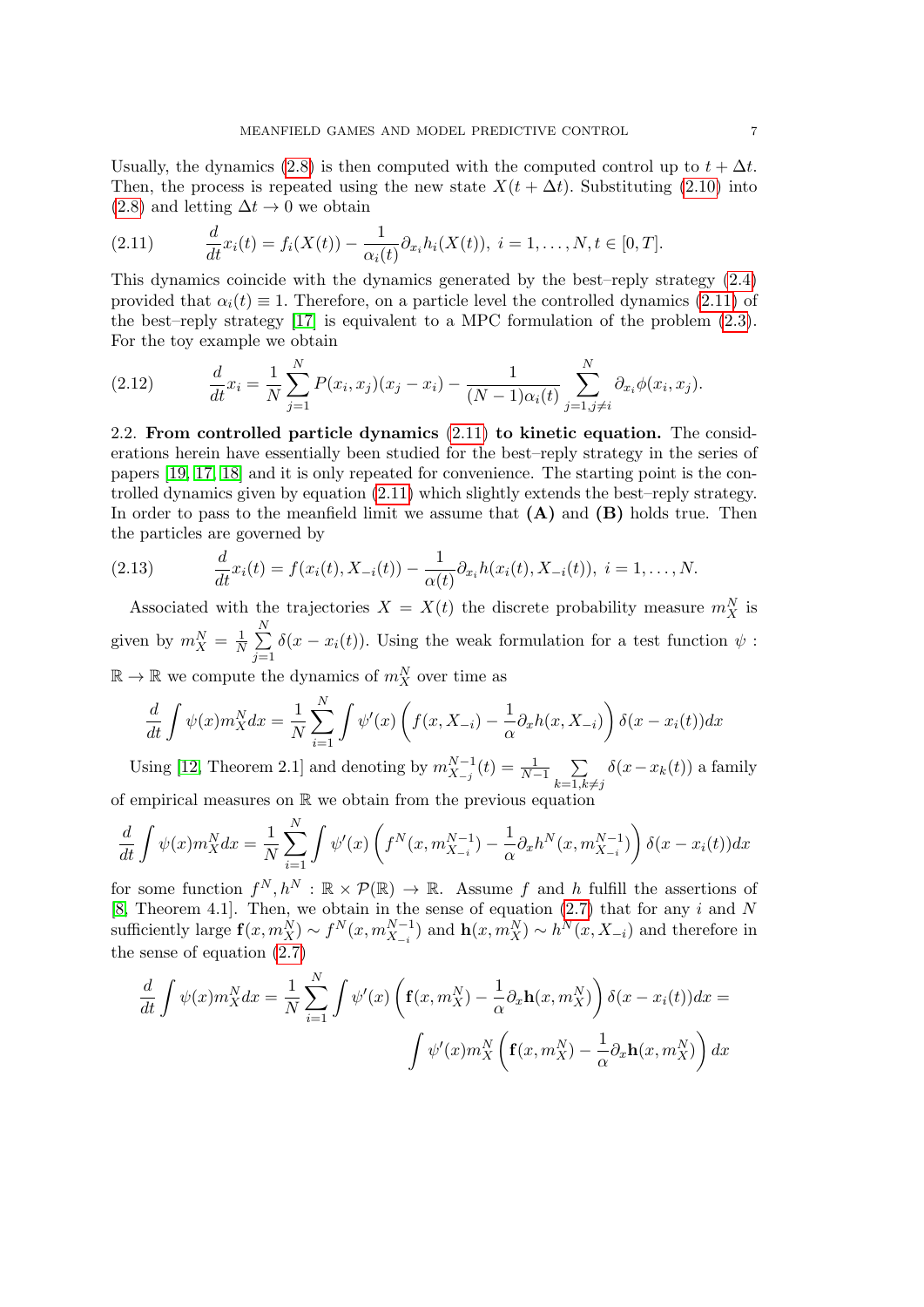This is the weak form of the kinetic equation for a probability measure  $m = m(t, x)$ 

(2.14) 
$$
\partial_t m + \partial_x \left( m \left( \mathbf{f}(x, m) - \frac{1}{\alpha} \partial_x \mathbf{h}(x, m) \right) \right) = 0
$$

For the toy example the corresponding function  $f^N$  is given by

<span id="page-7-4"></span>
$$
f^{N}(x, m_{X_{-i}}^{N}) = \frac{N-1}{N} \left( \int P(x, y)(y - x) m_{X_{-i}}^{N}(t, y) dy \right)
$$

and  $\mathbf{f}(x, m_X^N) = \int P(x, y)(y - x) m_X^N(t, y) dy$ . Therefore, we obtain

$$
\partial_t m(t,x) + \partial_x \left( \int \left( P(x,y)(y-x) - \frac{1}{\alpha} \partial_x \phi(x,y) \right) m(t,x) m(t,y) dy \right) = 0.
$$

We summarize the previous findings in the following lemma.

<span id="page-7-0"></span>**Lemma 2.1.** Consider a fixed time horizon  $T > 0$  and consider N particles governed by the dynamics  $(2.1)$  and initial conditions  $(2.2)$ . Assume  $(A)$  and  $(B)$  hold true. Assume each particle  $i = 1, ..., N$ , chooses its control  $u_i$  at time  $t \in [0, T]$  by

<span id="page-7-1"></span>(2.15) 
$$
u_i(t) = -\frac{1}{\alpha_i(t)} \partial_{x_i} h_i(X(t)).
$$

Assume that  $m_{\bar{X}}^N \to \overline{m} \in \mathcal{P}(\mathbb{R})$  for  $N \to \infty$ . Then, the meanfield limit of the particle dynamics  $(2.1)$  and  $(2.15)$  is given by

(2.16) 
$$
\partial_t m + \partial_x \left( m \left( \mathbf{f}(x, m) - \frac{1}{\alpha} \partial_x \mathbf{h}(x, m) \right) \right) = 0
$$

for initial data  $m(t = 0, x) = \overline{m}$ .

Finally, we summarize the MPC approach. Consider a time interval  $\Delta t > 0$ , and equidistant discretization  $t_\ell = (\ell - 1)\Delta t, \ell = 1, \ldots, N_T$  such that  $N_T \Delta t = T$  and a first–order numerical discretization of  $N$  particle dynamics  $(2.1)$  given by

<span id="page-7-2"></span>(2.17) 
$$
x_{\ell,i} = x_{\ell-1,i} + \Delta t \left( f_i(X(t_\ell)) + \tilde{u}_{\ell,i} \right), \ \ell = 1,\ldots,N_T \text{ and } x_{0,i} = \bar{x}_i.
$$

for  $x_i(t_\ell) = x_{\ell,i}$  and  $i = 1, ..., N$ . Let in equation [\(2.17\)](#page-7-2) be the control  $u_i(t) =$  $\sum_{i=1}^{N_T}$  $\sum_{\ell=1} \chi_{[(\ell-1)\Delta t,\ell\Delta t)}(t)\tilde{u}_{\ell,i}$  is piecewise constant. The constants  $\tilde{u}_{\ell,i}$  obtained as discretization in time of equation [\(2.15\)](#page-7-1) are given by

(2.18) 
$$
\tilde{u}_{\ell,i} = -\frac{1}{\alpha_i(t_\ell)} \partial_{x_i} h_i(X(t_\ell)), \ \ell = 1, \ldots, N_T.
$$

Then, each  $\tilde{u}_{\ell,i}$  coincides up to  $O(\Delta t)$  with optimal control on the time interval  $[(\ell - 1)\Delta t, \ell \Delta t]$ of the minimization problems [\(2.19\)](#page-7-3). For each  $\ell = 1, ..., N_T$  and each fixed value  $X(t_{\ell-1})$ we have up  $O(\Delta t)$ 

<span id="page-7-3"></span>(2.19) 
$$
\tilde{u}_{\ell,i} = \operatorname{argmin}_{u \in \mathbb{R}} \left( h_i(X(t_\ell)) + \Delta t \frac{\alpha_i(t_\ell)}{2} u^2 \right), i = 1, \dots, N,
$$

where  $X(t_\ell)$  is given by equation [\(2.17\)](#page-7-2).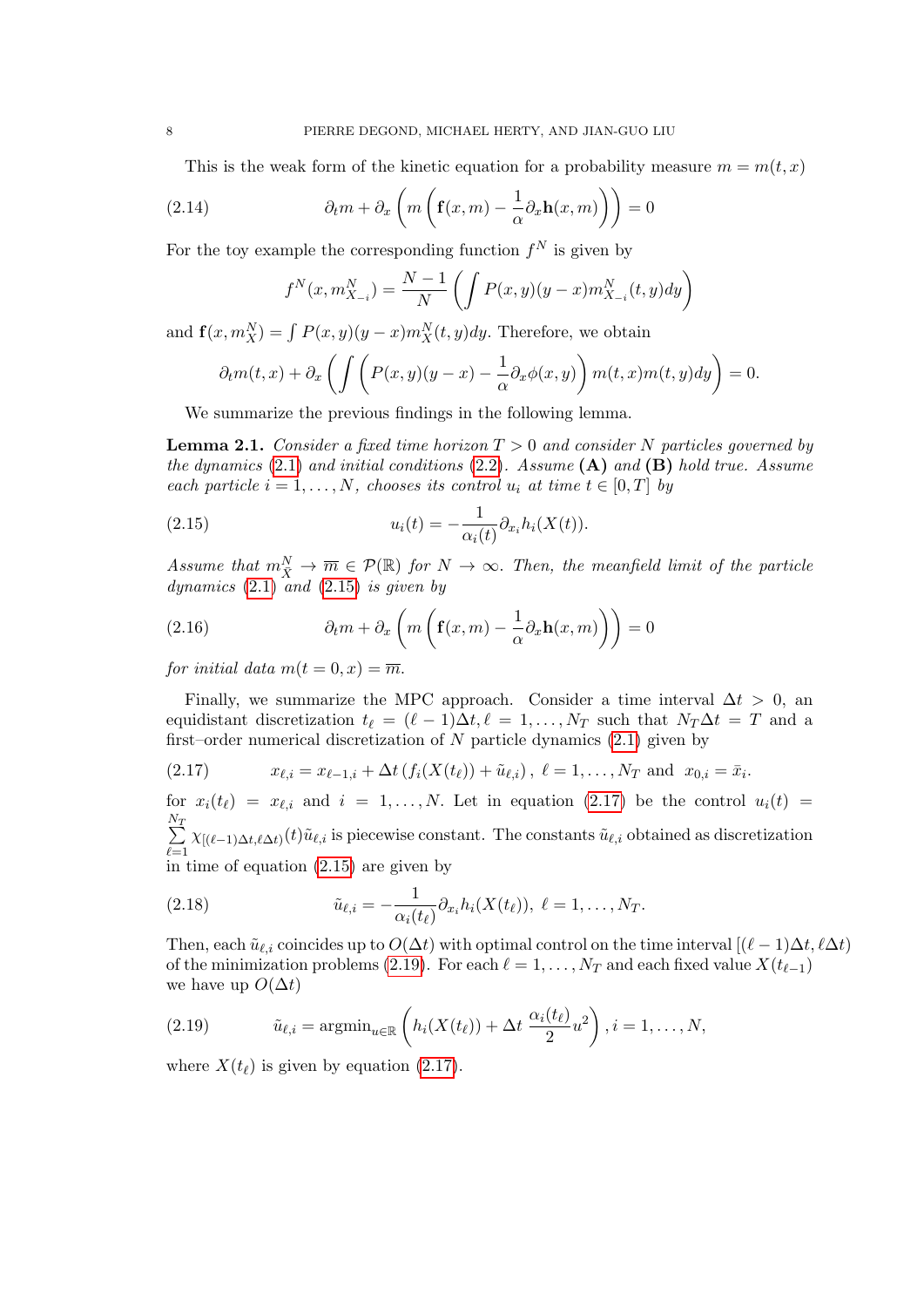#### 3. Results related to meanfield games

<span id="page-8-0"></span>In this paragraph we consider the limit of the problem [\(2.3\)](#page-3-3) for a large number of particles. This has been investigated for example in [\[26\]](#page-21-2) and derivations (in a slightly different setting) have been detailed in [\[12,](#page-21-7) Section 7]. In order to show the links presented in Figure [1.1](#page-2-0) we repeat the formal computations in [\[12\]](#page-21-7).

A notion of solution to the competing N optimization problem [\(2.3\)](#page-3-3) is the concept of Nash equilibrium. If it exists it may be computed for the differential games using the HJB equation. We briefly present computations leading to the HJB equation. Then, we discuss the large particle limit of the HJB equation and derive the best–reply strategy.

3.1. Derivation of the finite–dimensional HJB equation. The HJB equation describes the evolution of a value function  $V_i = V_i(t, Y)$  of the particle i. The value function is defined as the future costs for a particle trajectory governed by equation [\(2.1\)](#page-3-1) and starting at time  $t \in (0, T)$ , position Y and control  $u_i : (t, T) \to \mathbb{R}, i = 1, ..., N$ ,

<span id="page-8-1"></span>(3.20) 
$$
V_i(t,Y) = \int_t^T \left( \frac{\alpha_i(s)}{2} u_i^2(s) + h_i(X(s)) \right) ds,
$$

where  $X(s) = (x_i(s))_{i=1}^N$  is the solution to equation [\(2.1\)](#page-3-1) with control U and initial condition

$$
(3.21)\t\t\t X(t) = Y.
$$

Among all possible controls  $u_i$  we denote by  $u_i^*$  the optimal control that minimizes  $V_i(t, Y)$ . We investigate the relation of the value function of particle i to the optimal control  $u_i^*$ . To this end assume that the coupled problem  $(2.3)$  has a unique solution denoted by  $U^* = (u_i^*)_{i=1}^N$ . Each  $u_i^*: [t, T] \to \mathbb{R}$  for each  $i = 1, \ldots, N$ , is hence a solution to

$$
u_i^* = \text{ argmin } u_{i(\cdot):[t,T] \to \mathbb{R}} \{ V_i(t,Y) : X \text{ solves (3.28)} \}, i = 1, \dots, N.
$$

The corresponding particle trajectories are denoted by  $X^* = (x_i^*)_{i=1}^N$  and are obtained through [\(2.1\)](#page-3-1) for an initial condition  $X^*(0) = \overline{X}$ .

Since  $X^*(.)$  depends on  $U^*$ , minimizing the value function [\(3.20\)](#page-8-1) leads to the computation of formal derivatives of  $V_i$  with respect to  $u_i$ . The optimal control  $u_i^*$  is then found as formal point (in function space) where the derivative of  $V_i$  with respect to  $u_i$ vanishes. We have as Gateaux derivative of  $V_i$  in an arbitrary direction  $v : [0, T] \to \mathbb{R}$ 

<span id="page-8-2"></span>
$$
(3.22) \quad \frac{d}{du_i} V_i(t,Y)[v] = \int_t^T \left( \alpha_i(s) u_i^*(s) + \sum_{k=1}^N \partial_{x_k} h_i(X^*(s)) \partial_{u_i} (x_k^*(s)) \right) v(s) ds = 0
$$

The derivative is not easily computed due to the unknown derivative of each state  $x_k^*$ with respect to the acting control  $u_i^*$ . However, choosing a set of suitable co-states  $\phi_j^{\ell} : [0, T] \to \mathbb{R}$  for  $\ell = 1, \ldots, N$  and  $j = 1, \ldots, N$ , we may simplify the previous equation  $(3.22)$ : we test equation  $(2.1)$  by functions  $\phi_j^{\ell} : [0, T] \to \mathbb{R}$  for  $\ell, j = 1, \ldots, N$  such that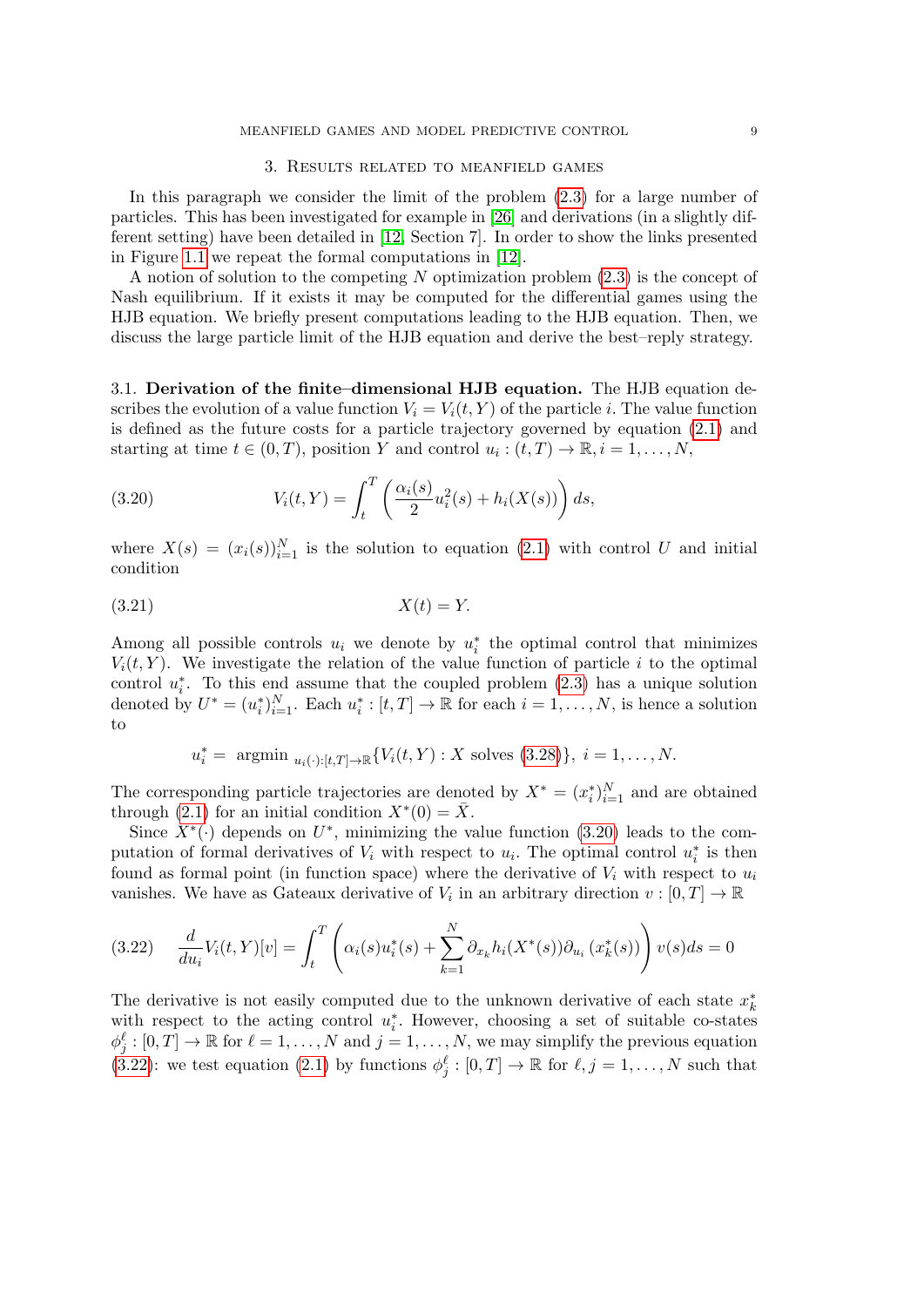<span id="page-9-2"></span> $\phi_j^{\ell}(T) = 0$  and integrate on  $(t, T)$  with  $0 \leq t < T$  and initial data at  $X^*(t) = Y$  to obtain (3.23)

$$
\sum_{j=1}^N \left\{ \int_t^T -\frac{d}{ds} (\phi_j^{\ell}(s)) x_j^*(s) - \phi_j^{\ell}(s) \left( f_j(X^*(s)) + u_j^*(s) \right) ds - \phi_j^{\ell}(t) y_j \right\} = 0, \ \ell = 1, \ldots, N.
$$

The derivative with respect to  $u_i$  in an arbitrary direction  $v$  is then

$$
\int_{t}^{T} \left\{ \sum_{j=1}^{N} \left( -\frac{d}{ds} (\phi_{j}^{\ell}(s)) \partial_{u_{i}} \left( x_{j}^{*}(s) \right) - \phi_{j}^{\ell}(s) \left( \sum_{k=1}^{N} \partial_{x_{k}} \left( f_{j}(X^{*}(s)) \right) \partial_{u_{i}} \left( x_{k}^{*}(s) \right) \right) \right) - \phi_{i}^{\ell}(s) \right\}
$$
\n(3.24)\n
$$
\times v(s) ds = 0.
$$

The previous equation can be equivalently rewritten as

$$
(3.25)\sum_{k=1}^{N}\left(-\frac{d}{ds}\phi_{k}^{\ell}(s)-\sum_{j=1}^{N}\phi_{j}^{\ell}(s)\partial_{x_{k}}f_{j}(X^{*}(s))\right)\partial_{u_{i}}(x_{k}^{*}(s))v(s)ds=\int_{t}^{T}\phi_{i}^{\ell}(s)v(s)ds.
$$

Let  $\phi_j^i$  for  $i, j = 1, ..., N$  fulfill the coupled linear system of adjoint equations (or co-state equations), solved backwards in time,

<span id="page-9-0"></span>(3.26) 
$$
-\frac{d}{dt}\phi_j^i(t) - \sum_{k=1}^N \phi_k^i(t)\partial_{x_j}(f_k(X^*(t))) = \partial_{x_j}h_i(X^*(t)), \ \phi_j^i(T) = 0.
$$

Then, formally for every  $s \in (t, T)$  we have

$$
\sum_{j=1}^{N} \partial_{x_j} h_i(X^*(s)) \partial_{u_i}(x_j(s)) = \sum_{k=1}^{N} -\frac{d}{dt} \phi_k^i(s) \partial_{u_i}(x_k^*(s)) - \sum_{j=1}^{N} \sum_{k=1}^{N} \phi_j^i(s) \partial_{x_k}(f_j(X^*(s)) \partial_{u_i}(x_k^*(s)).
$$

Since for all  $v$  we have

$$
\sum_{j=1}^{N} \int_{t}^{T} \partial_{x_{j}} h_{i}(X^{*}(s)) \partial_{u_{i}} (x_{j}^{*}(s)) v(s) ds = \int_{t}^{T} \phi_{i}^{i}(s) v(s) ds
$$

it follows that

$$
\sum_{j=1}^N \partial_{x_j} h_i(X^*(s)) \partial_{u_i} (x_j^*(s)) = \phi_i^i(s)
$$

for  $s \in (t, T)$ . At optimality the necessary condition is

$$
\frac{d}{du_i}V_i(t,Y)[v]=0
$$

for all v which implies that thanks to equation [\(3.22\)](#page-8-2) we obtain for a.e.  $s \in (t, T)$ 

$$
(\alpha_i(s)u_i^*(s)) + \sum_{j=1}^N \partial_{x_j} h_i(X^*(s))\partial_{u_i} (x_j^*(s)) = 0.
$$

<span id="page-9-1"></span>This leads to the following equation a.e. in  $s \in (t, T)$ (3.27)  $\alpha_i(s)u_i^*(s) + \phi_i^i(s) = 0.$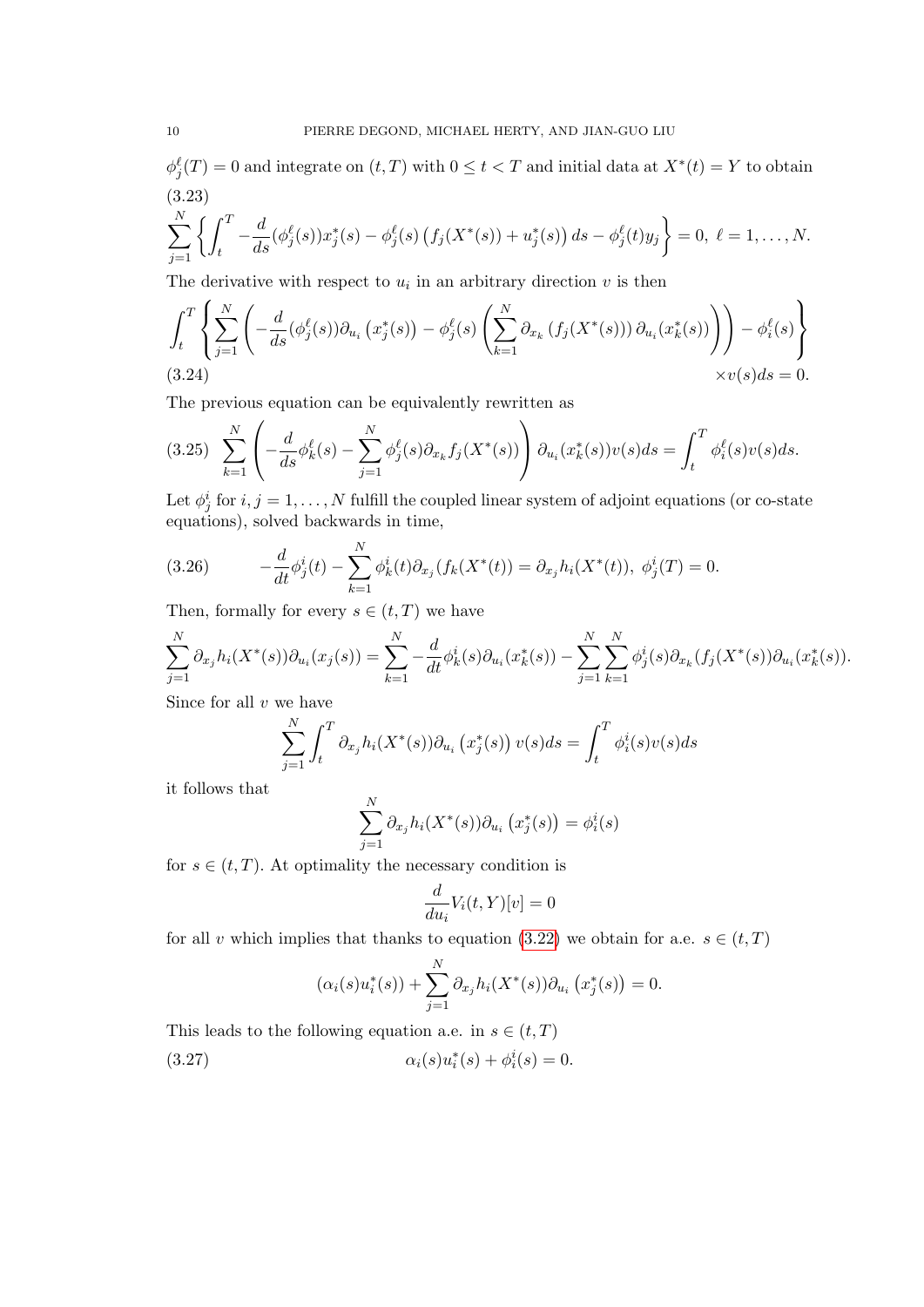Equations

<span id="page-10-0"></span>(3.28) 
$$
\frac{d}{ds}x_j^*(s) = f_j(X^*(s)) + u_j^*(s), \ X^*(t) = Y.
$$

and [\(3.26\)](#page-9-0) for  $j = 1, ..., N$  and equation [\(3.27\)](#page-9-1) comprise the optimality conditions for the minimization of the value function  $V_i(t, Y)$  given by equation [\(3.20\)](#page-8-1). Due to equation [\(3.28\)](#page-10-0) this system is a coupled system of ordinary differential and algebraic equations in the unknowns  $S := (x_j^*, u_j^*, (\phi_j^i)_{i=1}^N)_{j=1}^N$ . Solving for all those unknowns yields in particular the optimal control  $u_i^*$  for the value function  $V_i(t, Y)$  for all  $i = 1, ..., N$ . The adjoint equation [\(3.26\)](#page-9-0) is posed backwards in time such that the system is two–point boundary value problem and due to the strong coupling of  $x_j^*$  and  $\phi_j^i$  it is not easy to solve. The derived system is a version of Pontryagins maximum principle (PMP) for sufficient regular and unique controls. We refer to [\[22,](#page-21-23) [33,](#page-22-2) [10\]](#page-21-24) for more details. From now on we assume that equation [\(3.27\)](#page-9-1) where  $\phi_j^i$  solves equation [\(3.26\)](#page-9-0) is necessary and sufficient for optimality of  $u_i^*$  for minimizing the value function  $V_i(t, Y)$ . The corresponding optimal trajectory and co-state is denoted by  $S$  introduced above. We formally derive the HJB based on the previous equations of PMP and refer to [\[22,](#page-21-23) Chapter 8] for a careful theoretical discussion.

Consider the function  $V_i(t, Y)$  evaluated along the optimal trajectory  $S$ , i.e., let  $V_i(t)$  $V_i(t, X^*(t))$ . Then, by definition of  $V_i$  and  $S$  we have

$$
-\frac{\alpha_i(t)}{2}(u_i^*)^2(t) - h_i(X^*(t)) = \frac{d}{dt}V_i(t)
$$
  
=  $\partial_t V_i(t, X^*(t)) + \sum_{k=1}^N \partial_{x_k} V_i(t, X^*(t)) (f_k(X^*(t)) + u_k^*(t)).$ 

Using the necessary condition [\(3.27\)](#page-9-1) we obtain

<span id="page-10-1"></span>(3.29)  

$$
-\frac{1}{2\alpha_i(t)}(\phi_i^i)^2(t) - h_i(X^*(t))
$$

$$
= \partial_t V_i(t, X^*(t)) + \sum_{k=1}^N \partial_{x_k} V_i(t, X^*(t)) \left( f_k(X^*(t)) - \frac{1}{\alpha_k(t)} \phi_k^k(t) \right).
$$

The trajectory of  $X^*(s)$  depends on the initial condition  $Y = (y_i)_{i=1}^N$ . Computing the variation of  $V_i(t, Y)$  with respect to  $y_o$  for  $o \in \{1, ..., N\}$  and evaluating at S yields (since  $u_i^*$  does not dependent on Y):

$$
\partial_{y_o} V_i(t, Y) = \int_t^T \left( \sum_{k=1}^N \partial_{x_k} h_i(X^*(s)) \partial_{y_o}(x_k^*(s)) \right) ds.
$$

From the weak form of the state equation [\(3.23\)](#page-9-2) we obtain after differentiation with respect to the initial condition  $y_o$  for  $\ell = 1, \ldots, N$ 

$$
\sum_{j=1}^{N} \int_{t}^{T} \left( -\frac{d}{ds} \phi_{j}^{\ell}(s) \partial_{y_{o}}(x_{j}^{*}(s)) - \phi_{j}^{\ell}(s) \sum_{k=1}^{N} (\partial_{x_{k}} f_{j})(X^{*}(s)) \partial_{y_{o}}(x_{k}^{*}(s)) \right) ds = \phi_{o}^{\ell}(t).
$$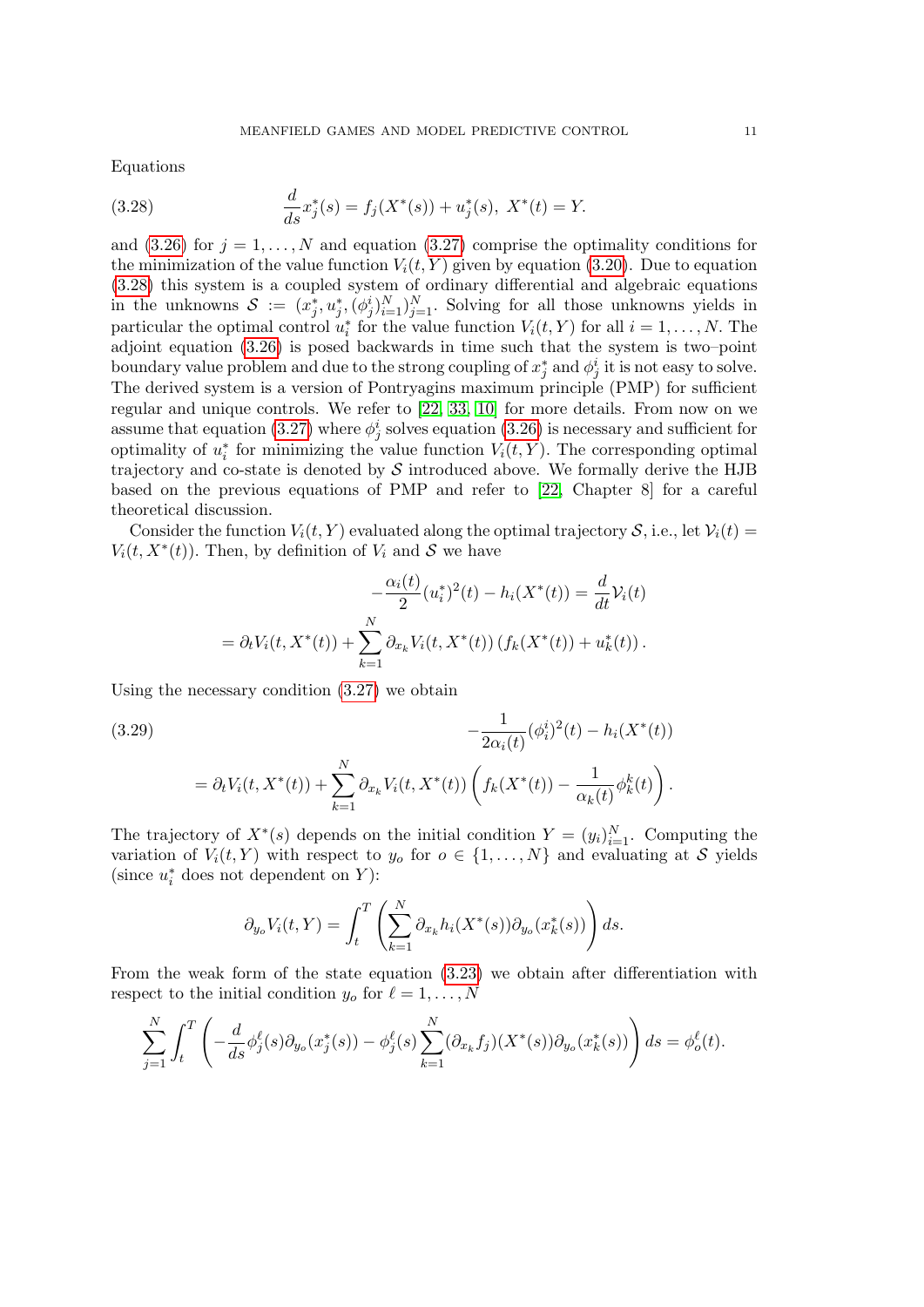Similarly to the computations before we use the equation for  $\phi_j^i$  given by equation [\(3.26\)](#page-9-0) to express

$$
\partial_{y_o} V_i(t, Y) = \int_t^T \left( \sum_{k=1}^N (\partial_{x_k} h_i) (X^*(s)) \partial_{y_o} (x_k^*(s)) \right) ds =
$$
  

$$
\int_t^T \left( \sum_{k=1}^N \left( -\frac{d}{ds} \phi_k^i(s) - \sum_{j=1}^N \phi_j^i(s) (\partial_{x_k} f_j) (X^*(s)) \right) \partial_{y_o} (x_k^*(s)) \right) ds = \phi_o^i(t).
$$

Therefore,  $\nabla_Y V_i(t, Y) = (\phi_k^i)_{k=1}^N$  provided that  $\phi_k^i$  is a solution to equation [\(3.26\)](#page-9-0). Now, along S we may express in equation [\(3.29\)](#page-10-1) the co–state by the derivative of  $V_i$  with respect to Y. Replacing  $Y = X^*(t)$  we obtain

$$
-\frac{1}{2\alpha_i(t)}(\partial_{x_i}V_i(t, X^*(t)))^2 - h_i(X^*(t)) = \partial_t V_i(t, X^*(t)) +
$$
  

$$
\sum_{k=1}^N \partial_{x_k}V_i(t, X^*(t)) \left( f_k(X^*(t)) - \frac{1}{\alpha_k(t)} \partial_{x_k}V_k(t, X^*(t)) \right).
$$

By definition we have  $V_i(T, X) = 0$  for all X. Therefore, instead of solving the PMP equation we may ask to solve the N HJB for  $V_i = V_i(t, X)$  on  $[0, T] \times \mathbb{R}^N$  for  $i = 1, ..., N$ given by the reformulation of the previous equation:

<span id="page-11-0"></span>(3.30)

$$
\partial_t V_i(t, X) + \sum_{k=1, k \neq i}^N \partial_{x_k} V_i(t, X) \left( f_k(X) - \frac{1}{\alpha_k(t)} \partial_{x_k} V_k(t, X) \right) + \partial_{x_i} V_i(t, X) f_i(X) =
$$

$$
-h_i(X) + \frac{1}{2\alpha_i(t)} (\partial_{x_i} V_i(t, X))^2,
$$

with terminal condition

(3.31) 
$$
V_i(T, X) = 0, \ i = 1, ..., N.
$$

**Remark 3.1.** Since  $V_i(t, Y)$  does not contain terminal costs of the type  $g_i(X(T))$  the terminal condition for  $V_i$  is zero. In case of terminal costs we obtain  $V_i(T, X) = g_i(X(T))$ and terminal constraints for the co-state  $\phi_j^i$  as  $\phi_j^i(T) = \partial_{x_j} g_i(X^*(T))$  in equation [\(3.26\)](#page-9-0).

The aspect of the game theoretic concept is seen in the HJB equation [\(3.30\)](#page-11-0) in the mixed terms  $\partial_{x_k} V_i$ . If we model particles i that do not anticipate the optimal choice of the control of other particles  $j \neq i$ , then N minimization problems for  $V_i$  in equation [\(3.20\)](#page-8-1) are independent. Therefore the corresponding HJB for  $V_i$  and  $V_j$  with  $j \neq i$  decouple and all mixed terms vanish. In a different setting this situation has been studied in  $[1, 2]$  $[1, 2]$ where only a single control for all particles is present.

Assume we have a (sufficiently regular) solution  $(V_i)_{i=1}^N$  with  $V_i : [0, T] \times \mathbb{R}^N \to$ R. Then, we obtain the optimal control  $u_i^*(t)$  and the optimal trajectory  $X^*(t)$  for minimizing  $V_i$  by

<span id="page-11-1"></span>(3.32) 
$$
u_i^*(t) = -\frac{1}{\alpha_i(t)} \partial_{x_i} V_i(t, X^*(t)), \ i = 1, ..., N,
$$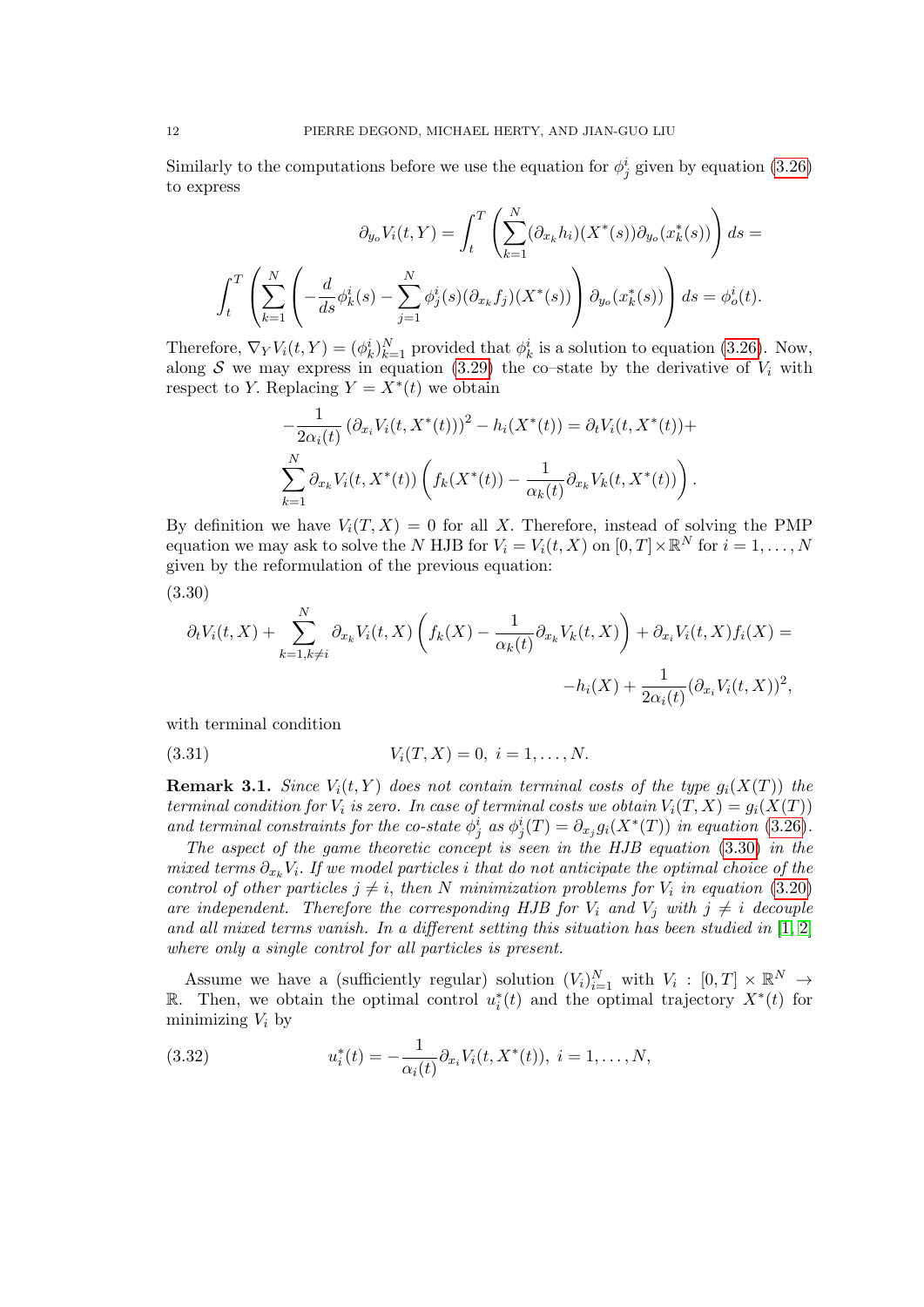where  $X^*$  fulfills equation [\(3.28\)](#page-10-0). This is an implicit definition of  $u_i^*$ . However, in view of the dynamics [\(3.28\)](#page-10-0) it is not necessary to solve equation [\(3.32\)](#page-11-1) for  $u_i^*$ . Similar to the discussion in Section [2.1](#page-5-0) we obtain a controlled systems dynamic provided we have a solution to the HJB equation. The associated controlled dynamics are given by

(3.33) 
$$
\frac{d}{dt}x_i(t) = f_i(X(t)) - \frac{1}{\alpha_i(t)} \partial_{x_i} V_i(t, X(t)), \ j = 1, ..., N,
$$

and initial conditions [\(2.2\)](#page-3-2). Comparing the HJB controlled dynamics with equation [\(2.11\)](#page-6-1) we observe that in the best–reply strategy the full solution to the HJB is not required. Instead,  $\partial_{x_i}V_i(t, X)$  is approximated by  $\partial_{x_i}h_i(X(t))$ . This approximation is also obtained using a discretization of equation [\(3.30\)](#page-11-0) in a MPC framework. Since the equation for  $V_i$  is backwards in time we may use a semi discretization in time on the interval  $(T - \Delta t, T)$  given by

$$
\frac{V_i(T, X) - V_i(T - \Delta t, X)}{\Delta t} + \sum_{k=1, k \neq i}^{N} \partial_{x_k} V_i(T, X) \left( f_k(X) - \frac{1}{\alpha_k(t)} \partial_{x_k} V_k(T, X) \right) +
$$
  
+  $\partial_{x_i} V_i(T, X) f_i(X) = -h_i(X) + \frac{1}{2\alpha_i(t)} (\partial_{x_i} V_i(T, X))^2 + O(\Delta t),$   
 $V_i(T, X) = 0.$ 

Using the terminal condition we obtain that  $V_i(T - \Delta t, X) = h_i(X)$  for all  $X \in \mathbb{R}^N$ .

The derivation of the equation for the HJB equation for  $V_i(t, Y)$  allows for an arbitrary choice of  $T > t$ . Hence we may set the terminal time T also to  $T := t + \Delta t$ . This implies to consider the value function

$$
V_i^{\Delta t}(t,Y) = \int_t^{t+\Delta t} \left(\frac{\alpha_i(s)}{2}u_i^2(s) + h_i(X(s))\right) ds
$$

where  $X(s)$ ,  $s \in (t, t + \Delta t)$  fulfills [\(3.28\)](#page-10-0) and where we indicate the dependence on  $\Delta t$ by a superscript on  $V_i$ . Applying the explicit Euler discretization as shown before leads therefore to

$$
V_i^{\Delta t}(t, Y) = h_i(Y), \ Y = X(t).
$$

Hence, the best–reply strategy applied at time  $t$  for a finite–dimensional problem of  $N$ interacting particles coincides with an explicit Euler discretization of the HJB equation for a value function given by  $V_i^{\Delta t}(t, Y)$  where  $Y = X(t)$  is the state of the particle system at time t.

3.2. Meanfield limit of the HJB equation [\(3.30\)](#page-11-0). Next, we turn to the meanfield limit of equation [\(3.30\)](#page-11-0) for  $i = 1, ..., N$ . To this end we assume that (A) and (B) holds. We further recall and introduce some notation;

$$
X = (x_i)_{i=1}^N, \ Z = (z_i)_{i=1}^N, \ \mathbb{Z} = (\eta, z_1, \ldots, z_{N-1}), \ \mathbb{Z}_k := (z_k, \eta, z_1, \ldots, z_{k-1}, z_{k+1}, \ldots, z_{N-1}).
$$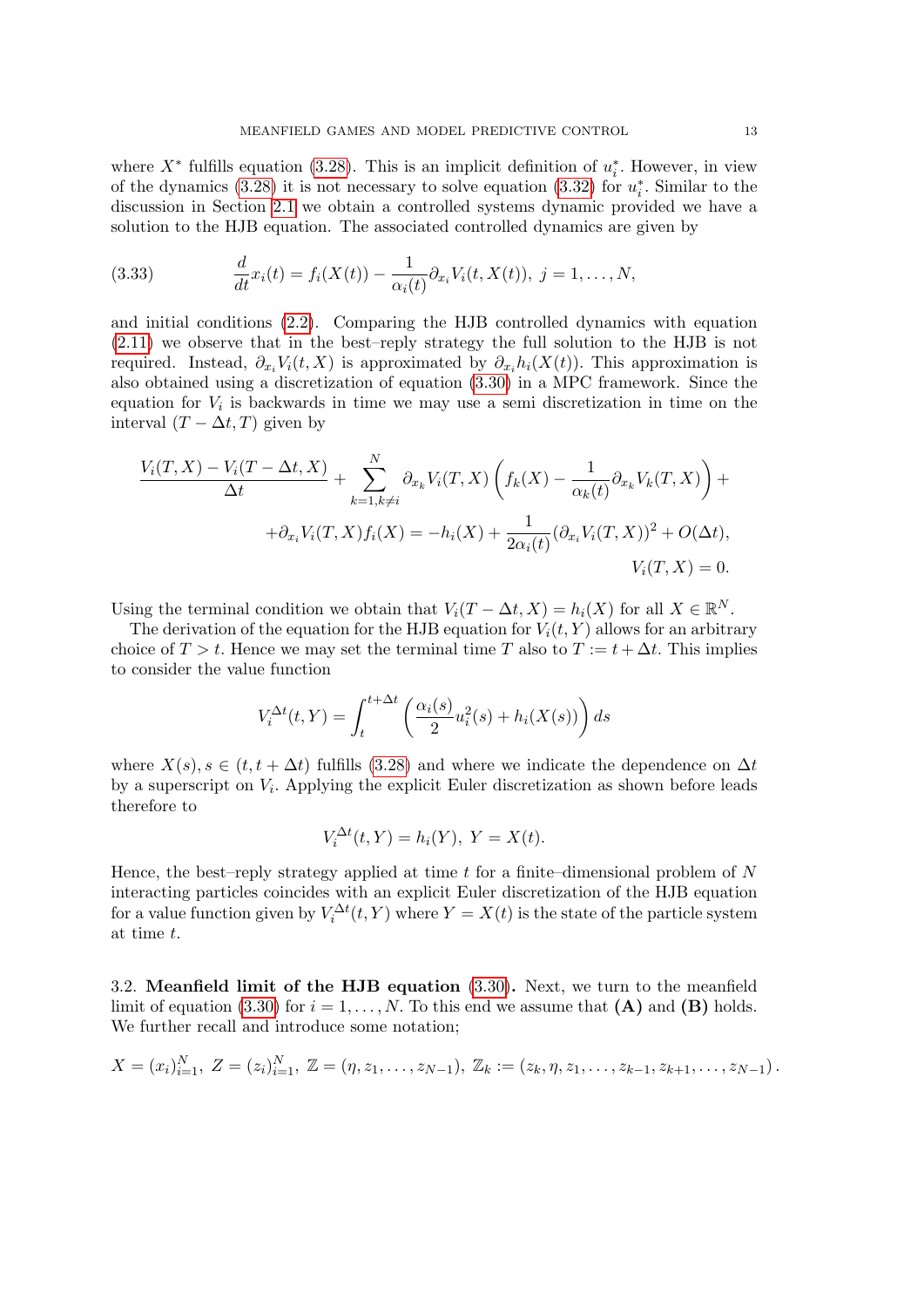We obtain the following set of equations for  $V_i(t, X)$  and  $i = 1, \ldots, N$ ,

<span id="page-13-1"></span>(3.34) 
$$
\partial_t V_i(t, X) + \sum_{k=1, k \neq i}^N \partial_{x_k} V_i(t, X) \left( f(x_k, X_{-k}) - \frac{1}{\alpha(t)} \partial_{x_k} V_k(t, X) \right)
$$

$$
+ \partial_{x_i} V_i(t, X) f(x_i, X_{-i}) = -h(x_i, X_{-i}) + \frac{1}{2\alpha(t)} (\partial_{x_i} V_i(t, X))^2, \qquad V_i(t, X) = 0.
$$

We show that a solution  $(V_i)_{i=1}^N$  to the previous set of equations is obtained by considering the equation [\(3.35\)](#page-13-0) below. Suppose that a function  $W = W(t, \mathbb{Z}) : [0, T] \times \mathbb{R} \times \mathbb{R}^{N-1} \to \mathbb{R}$ fulfills

<span id="page-13-0"></span>(3.35) 
$$
\partial_t W(t, \mathbb{Z}) + \sum_{k=1}^{N-1} \partial_{z_k} W(t, \mathbb{Z}) \left( f(\mathbb{Z}_k) - \frac{1}{\alpha(t)} \partial_{\eta} W(t, \mathbb{Z}) \right) + \partial_{\eta} W(t, \mathbb{Z}) f(\mathbb{Z})
$$

$$
= -h(\mathbb{Z}) + \frac{1}{2\alpha(t)} \left( \partial_{\eta} W(t, \mathbb{Z}) \right)^2,
$$

and terminal condition  $W(T, Z) = 0$ . Suppose a solution W to equation [\(3.35\)](#page-13-0) exists and fulfills the previous equation pointwise a.e.  $(t, \mathbb{Z}) \in [0, T] \times \mathbb{R}^N$ . Then, we define

(3.36) 
$$
V_i(t, X) := W(t, x_i, X_{-i}), i = 1, ..., N.
$$

By definition  $W = W(t, \mathbb{Z})$ , therefore the partial derivatives of  $V_i$  are computed as follows where

<span id="page-13-2"></span>
$$
(x_i, X_{-i}) = (\eta, z_1, \ldots, z_{N-1}) :
$$

$$
\partial_t V_i(t, X) = \partial_t W(t, x_i, X_{-i}), \ \partial_{x_i} V_i(t, X) = \partial_{\eta} W(t, x_i, X_{-i}),
$$
  
\n
$$
\partial_{x_k} V_k(t, X) = \partial_{x_k} W(t, x_k, X_{-k}) = \partial_{\eta} W(t, x_k, X_{-k}),
$$
  
\n
$$
\partial_{x_k} V_i(t, X) = \partial_{z_k} W(t, \mathbb{Z}) \text{ for } k \in \{1, \dots, i - 1\},
$$
  
\n
$$
\partial_{x_k} V_i(t, X) = \partial_{z_{k-1}} W(t, \mathbb{Z}) \text{ for } k \in \{i + 1, \dots, N\}.
$$

Due to assumption  $(A)$  we have that

$$
f(\mathbb{Z}_k) = f(z_k, z_1, \dots, z_{k-1}, z_{k+1}, \dots, z_{i-1}, \eta, z_i, \dots, z_{N-1})
$$

for any  $i \in \{1, \ldots, N-1\}$ . The same is true for the argument of h. Therefore,

$$
f(x_k, X_{-k}) = f(\mathbb{Z}_k)
$$

and  $h(x_i, X_{-i}) = h(\mathbb{Z})$ . Therefore,  $V_i(t, X) = W(t, x_i, X_{-i})$  fulfills equation [\(3.34\)](#page-13-1). Hence, instead of studying equation [\(3.34\)](#page-13-1) we may study the limit for  $N \to \infty$  of equations  $(3.35)$ . In view of Theorem [A.1](#page-18-0) a limit exists provided W is symmetric (and fulfills uniform bound and uniform continuity estimates).

Note that,  $W$  as a solution to equation  $(3.35)$  is symmetric with respect to the argument  $(z_1, \ldots, z_{N-1})$ . This holds true, since f and h are symmetric with respect to  $X_{-i}$  for any  $i \in \{1, \ldots, N\}$ . Hence, in the following we may assume to have a solution W to equa-tion [\(3.35\)](#page-13-0) with the property that for any permutation  $\sigma : \{1, \ldots, N-1\} \rightarrow \{1, \ldots, N-1\}$ we have

(3.37) 
$$
W(t, \mathbb{Z}) = W(t, \eta, z_{\sigma_1}, \dots, z_{\sigma_{N-1}}).
$$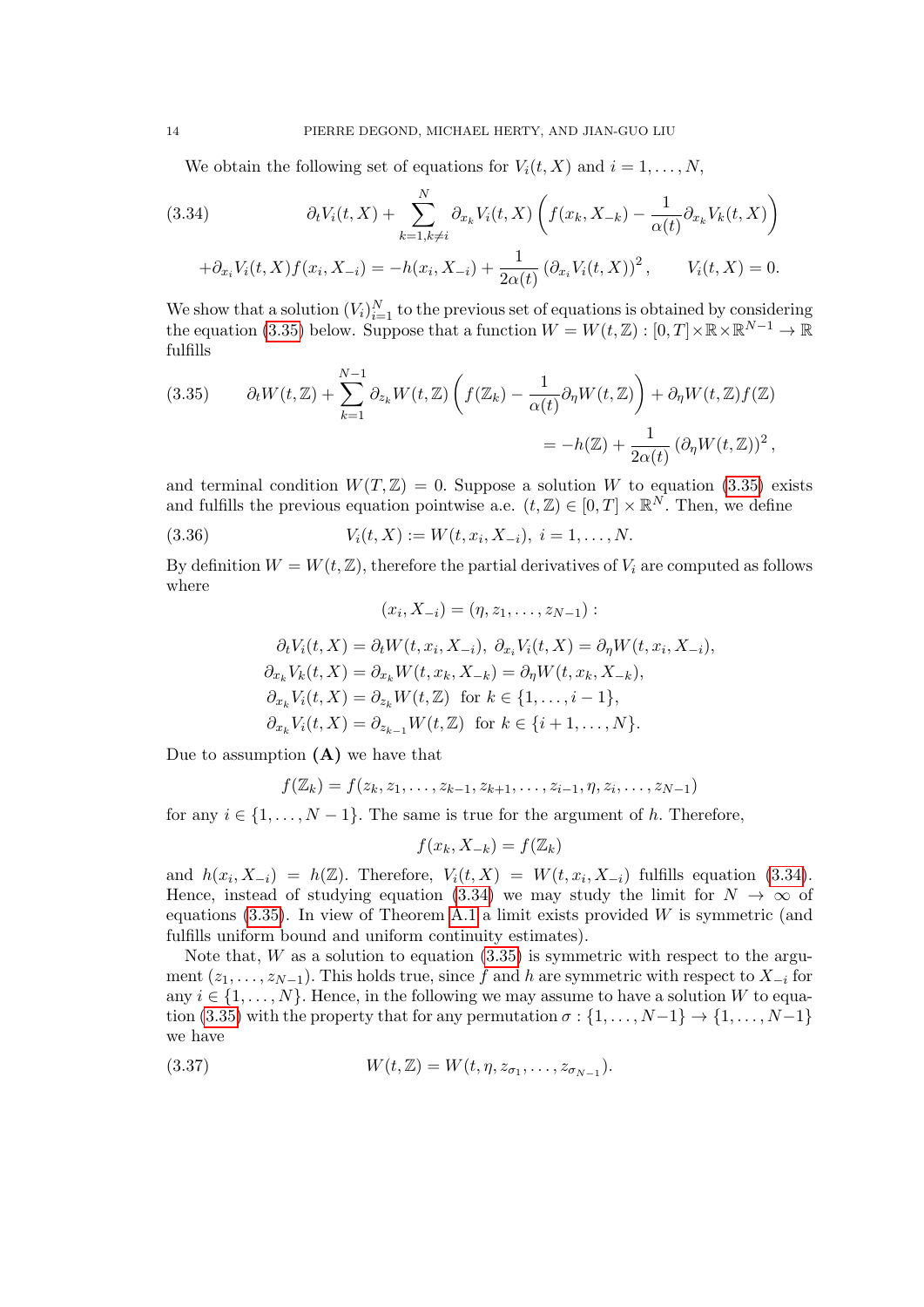In view of Theorem [A.1](#page-18-0) we expect  $W(t, \mathbb{Z})$  to converge for for  $N \to \infty$  to a limit function  $\mathbf{W} : [0, T] \times \mathbb{R} \times \mathcal{P}(\mathbb{R}) \to \mathbb{R}$  in the sense of Theorem [A.1,](#page-18-0) i.e., up to a subsequence and for  $Z \in \mathbb{R}^N$ 

$$
\lim_{N\to\infty}\sup_{|\eta|\leq R,t\in[0,T],Z_{-N}\subset\mathbb{R}^{N-1}}|W(t,\mathbb{Z})-\mathbf{W}(t,\eta,m_{Z_{-N}}^{N-1})|=0
$$

Similar to equation [\(2.7\)](#page-5-1) we obtain that the limit  $\mathbf{W} : [0, T] \times \mathbb{R} \times \mathcal{P}(\mathbb{R}) \to \mathbb{R}$  fulfills the convergence if the measure  $m_{Z-N}^{N-1}$  is replaced by the empirical measure  $m_Z^N$  for any  $Z \in \mathbb{R}^N$ . Using the introduced notation in Section [2](#page-3-0) we may therefore write

$$
W(t, \mathbb{Z}) = W^N(t, \eta, m_{Z_{-N}}^{N-1}) \sim \mathbf{W}(t, \eta, m_Z^N).
$$

Similarly, we obtain the following meanfield limits for N sufficiently large (and provided the assumptions of Theorem [A.1](#page-18-0) and [\[8,](#page-21-3) Theorem 4.1] are fulfilled.

$$
\partial_t V_i(t, X) = \partial_t W(t, x_i, X_{-i}) = \partial_t W^N(t, x_i, m_{X_{-i}}^{N-1}) \qquad \sim \partial_t \mathbf{W}(t, x_i, m_X^N),
$$
  
\n
$$
h_i(X) = h(x_i, X_{-i}) = h^N(x_i, m_{X_{-i}}^{N-1}) \qquad \sim \mathbf{h}(x_i, m_X^N),
$$
  
\n
$$
(\partial_{x_i} V_i(t, X))^2 = (\partial_{x_i} W(t, x_i, X_{-i}))^2 = (\partial_{x_i} W^N(t, x_i, m_{X_{-i}}^{N-1}))^2 \sim (\partial_{x_i} \mathbf{W}(t, x_i, m_X^N))^2.
$$

It remains to discuss the limit of the mixed term in equations [\(3.34\)](#page-13-1) and [\(3.35\)](#page-13-0), respectively.

<span id="page-14-0"></span>(3.38) 
$$
\sum_{k=1}^{N-1} \partial_{z_k} W(t, \mathbb{Z}) \left( f(\mathbb{Z}_k) - \frac{1}{\alpha(t)} \partial_{\eta} W(t, \mathbb{Z}) \right).
$$

In order to derive the meanfield limit for equation  $(3.38)$  we require f to be symmetric in all variables, i.e.,

(C) We assume  $f(Z) = f((z_{\sigma_i})_{i=1}^N)$  for any permutation  $\sigma : \{1, \ldots, N\} \to \{1, \ldots, N\}$ and for all  $Z \in \mathbb{R}^N$ .

Under assumption (C) we have in particular for all  $k \in \{1, \ldots, N\}$  and a permutation  $\sigma: \{1, \ldots, N-1\} \to \{1, \ldots, N-1\}$ 

$$
f(\mathbb{Z}_k)=f(\eta,z_1,\ldots,z_{N-1})=f(\eta,z_{\sigma_1},\ldots,z_{\sigma_{N-1}}).
$$

Therefore,  $f(\mathbb{Z}) = f_N(\eta, m_{Z_{-N}}^{N-1})$ . In the sense of equation [\(2.7\)](#page-5-1) we further obtain  $f_N(\eta, m_{Z-N}^{N-1}) \sim \mathbf{f}(\eta, m_Z^N)$  for any  $(\eta, Z)$ . However under assumption (C) we also obtain  $f(Z) = f_N(m_Z^N) \sim \mathbf{f}(m_Z^N)$ . Assuming the limit in Theorem [A.1](#page-18-0) is unique we obtain that  $f$  is therefore *independent* of  $\eta$ .

Now, consider the discrete measure  $m_Z^N = \frac{1}{N}$  $\frac{1}{N}$  $\sum_{n=1}^{N}$  $j=1$  $m_{z_j}^N$  and  $m_{z_j} = \delta(x - z_j) \in \mathcal{P}(\mathbb{R})$ .

For each j we denote by  $m_{z_j}(\zeta) = \mathcal{Z}(\zeta) \# m_{z_j}$  the push forward of the discrete measure with the flow field  $c:(t, t + a) \times \mathbb{R} \times \mathcal{P}(\mathbb{R}) \to \mathbb{R}$  and  $m_{z_j}(t) = m_{z_j}$ . Let the characteristic equations for  $\mathcal Z$  for fixed  $\eta$  be given by the flow field

(3.39) 
$$
\frac{d}{d\zeta}\mathcal{Z}(\zeta) = c(\zeta, \eta, m_Z^N(\zeta)) := \mathbf{f}(m_Z^N(\zeta)) - \frac{1}{\alpha(\zeta)}\partial_\eta \mathbf{W}(\zeta, \eta, m_Z^N(\zeta)).
$$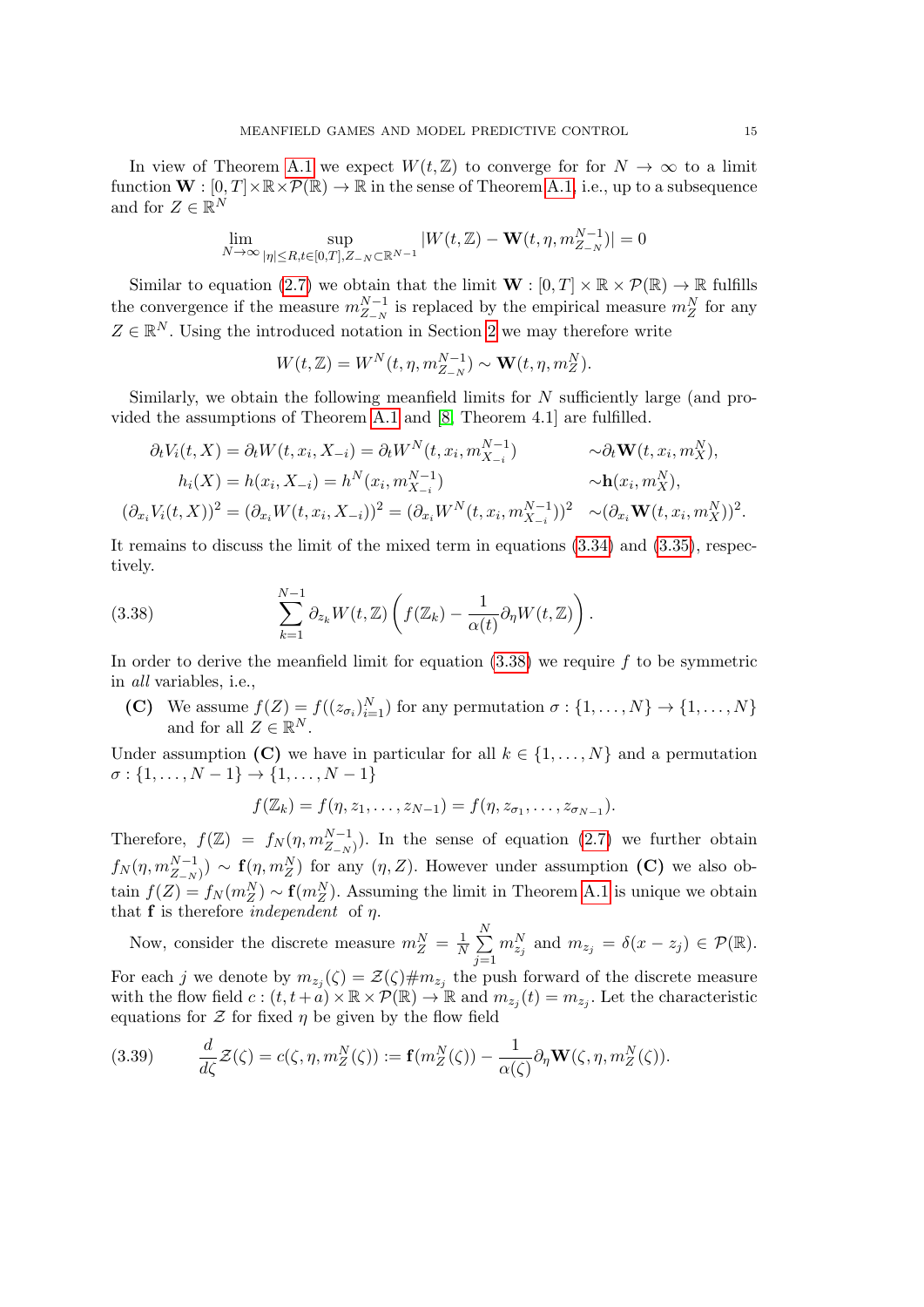Similarly to equation [\(1.58\)](#page-20-3), we obtain the directional derivative of the measure of  $\mathbf{W}(t, \eta, m_Z^N)$  with respect to the measure  $m_Z^N$  in direction of the vectorfield c at  $\zeta = t$  as

$$
\sum_{k=1}^{N-1} \partial_{z_k} W(t, \mathbb{Z}) \left( f(\mathbb{Z}) - \frac{1}{\alpha(t)} \partial_{\eta} W(t, \mathbb{Z}) \right) \sim
$$
  

$$
\langle \partial_m \mathbf{W}(t, \eta, m_Z^N), \mathbf{f}(m_Z^N) - \frac{1}{\alpha(t)} \partial_{\eta} \mathbf{W}(t, \eta, m_Z^N) \rangle_{L^2_{m_Z^N}}
$$

,

where  $L_{m_Z}^2$  denotes the space of square integrable functions for the measure  $m_Z^N$ . Performing the limits for  $N \to \infty$  in the sense of equation [\(2.7\)](#page-5-1), replacing  $\eta$  by x, we obtain finally the meanfield equation for  $\mathbf{W} = \mathbf{W}(t, x, m) : [0, T] \times \mathbb{R} \times \mathcal{P}(\mathbb{R}) \to \mathbb{R}$  given by (3.40)

<span id="page-15-0"></span>
$$
\partial_t \mathbf{W}(t, x, m) + \langle \partial_m \mathbf{W}(t, x, m), \mathbf{f}(m) - \frac{1}{\alpha(t)} \partial_x \mathbf{W}(t, x, m) \rangle_{L^2_m} + \partial_x \mathbf{W}(t, x, m) \mathbf{F}(x, m)
$$
  
=  $-\mathbf{h}(x, m) + \frac{1}{2\alpha(t)} (\partial_x \mathbf{W}(t, x, m))^2$ ,  $\mathbf{W}(T, x, m) = 0$ .

The previous equation is reformulated using the concept of directional derivatives of measures m outlined in the Appendix [A.](#page-18-1) Denote by  $c(t, x, m) = \mathbf{f}(m) - \frac{1}{\alpha}$  $\frac{1}{\alpha(t)} \partial_x \mathbf{W}(t,x,m)$ a field. If  $m_{x_j}(t) \in \mathcal{P}(\mathbb{R})$  for each t is obtained as push forward with the vector field c, then,  $m_{x_j}$  fulfills in a weak sense the continuity equation [\(1.54\)](#page-19-0). Therefore,  $m_X^N =$ 1  $\frac{1}{N}$  $\sum_{n=1}^{N}$  $\sum_{j=1} m_{x_j}$  fulfills

<span id="page-15-1"></span>(3.41) 
$$
\partial_t m_X^N(t,x) + \partial_x \left( c(t,x,m_X^N) m_X^N(t,x) \right) = 0.
$$

As seen from the previous equations and the computations in equation [\(1.58\)](#page-20-3) we therefore have

$$
\partial_t \mathbf{W}(t, x, m_X^N(t, x)) + \langle \partial_m \mathbf{W}(t, x, m_X^N(t, x)), \mathbf{f}(m_X^N(t, x)) - \frac{1}{\alpha(t)} \partial_x \mathbf{W}(t, x, m_X^N(t, x)) \rangle_{L^2_{m_X^N}} = \frac{d}{dt} \mathbf{W}(t, x, m_X^N(t, x)).
$$

This motivates the following definition. For a family of measures  $(m(t))_{t\in[0,T]}$  with  $m(t, \cdot) \in \mathcal{P}(\mathbb{R})$ , define  $\mathbf{w} : [0, T] \times \mathbb{R} \to \mathbb{R}$  by

<span id="page-15-2"></span>(3.42) 
$$
\mathbf{w}(t,x) := \mathbf{W}(t,x,m(t,x)).
$$

Then, from equation [\(3.40\)](#page-15-0) we obtain

<span id="page-15-3"></span>(3.43) 
$$
\partial_t \mathbf{w}(t,x) + (\partial_x \mathbf{w}(t,x)) \mathbf{f}(m) = -\mathbf{h}(x,m) + \frac{1}{2\alpha(t)} (\partial_x \mathbf{w}(t,x))^2
$$

and from equation [\(3.41\)](#page-15-1) we obtain using the definition [\(3.42\)](#page-15-2)

<span id="page-15-4"></span>(3.44) 
$$
\partial_t m(t,x) + \partial_x \left( \left( \mathbf{f}(m) - \frac{1}{\alpha(t)} \partial_x \mathbf{w}(t,x) \right) m(t,x) \right) = 0.
$$

Provided we may solve the meanfield equations  $(3.43)$  and  $(3.44)$  for  $(\mathbf{w}, m)$  we obtain a solution **W** along the characteristics in m−space by the implicit relation  $(3.42)$ . In this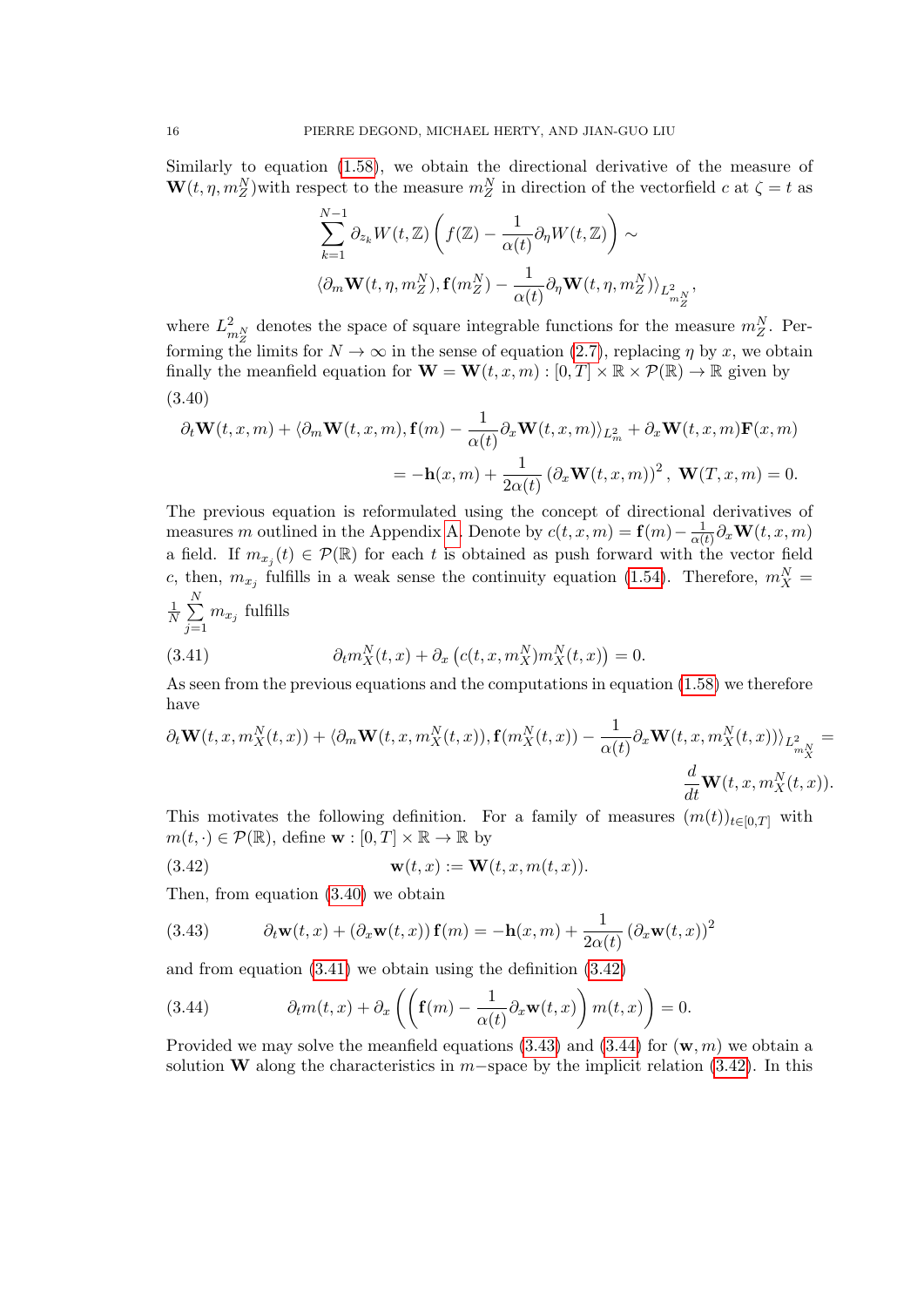sense and under the assumptions  $(A)$  to  $(C)$  the meanfield limit of equation [\(3.34\)](#page-13-1) or respectively equation [\(3.35\)](#page-13-0) is given by the system of the following equations [\(3.45\)](#page-16-0) and  $(3.46)$  for  $\mathbf{w} : [0, T] \times \mathbb{R} \to \mathbb{R}$  and  $m(t) \in \mathcal{P}(\mathbb{R})$  for all  $t \in [0, T]$ . The terminal condition for **w** is given by  $\mathbf{w}(T, x) = 0$ .

<span id="page-16-0"></span>(3.45) 
$$
\partial_t \mathbf{w}(t,x) + \partial_x \left( \mathbf{w}(t,x) \right) \mathbf{f}(m(t,x)) - \frac{1}{2\alpha(t)} (\partial_x \mathbf{w}(t,x))^2 = -\mathbf{h}(x,m(t,x)),
$$

<span id="page-16-1"></span>(3.46) 
$$
\partial_t m(t,x) + \partial_x \left( \left( \mathbf{f}(m(t,x)) - \frac{1}{\alpha(t)} \partial_x \mathbf{w}(t,x) \right) m(t,x) \right) = 0.
$$

We may also express the control  $u_i^*$  given by equation [\(3.32\)](#page-11-1), i.e.,

$$
u_i^*(t) = -\frac{1}{\alpha(t)} \partial_{x_i} V_i(t, x_i(t), X_{-i}(t)),
$$

in the meanfield limit. Under assumption  $(B)$  and using equation  $(3.36)$  and equation  $(3.42)$  For any X we have

$$
-\frac{1}{\alpha(t)}\partial_{x_i}V_i(t,X)=-\frac{1}{\alpha(t)}\partial_xW(t,x_i,X_{-i})\sim -\frac{1}{\alpha(t)}\partial_x\mathbf{W}(t,x,m_X^N)=-\frac{1}{\alpha(t)}\partial_x\mathbf{w}(t,x).
$$

3.3. MPC and best reply strategy for the meanfield equation [\(3.45\)](#page-16-0)–[\(3.46\)](#page-16-1). We obtain the best–reply strategy through a MPC approach. Note that the calculations leading to equation  $(3.45)$  are independent of the terminal time T. Now, let a time  $\tau \in [0, T]$  be fixed and let  $\Delta t > 0$  be sufficiently small. Consider the value function on the receding horizon  $(\tau, \tau + \Delta t)$  with initial conditions given at  $\tau$  and where we, as before, add  $\Delta t$  as a superscript to indicate the dependence on the short time horizon:

(3.47) 
$$
V_i^{\Delta t}(\tau, Y) = \int_{\tau}^{\tau + \Delta t} \left( \frac{\alpha_i(s)}{2} u_i^2(s) + h_i(X(s))ds \right) ds.
$$

Repeating the derivation of the meanfield limit computations for  $V_i^{\Delta t}$  we obtain equation [\(3.45\)](#page-16-0) defined only for  $t \in [\tau, \tau + \Delta t]$ . Also, we obtain  $\mathbf{w}(\tau + \Delta t, x) = 0$ . A first–order in  $\Delta t$  approximation of the solution  $\mathbf{w}(\tau, x)$  to the (backwards in time) equation [\(3.45\)](#page-16-0) is therefore given by

(3.48) 
$$
\mathbf{w}(\tau,x) = \mathbf{h}(x,m(t,x)) + O(\Delta t).
$$

Substituting this relation in the equation for m in  $(3.45)$  we obtain the MPC meanfield equation as

(3.49) 
$$
\partial_t m(t,x) + \partial_x \left( \left( \mathbf{f}(m(t,x)) - \frac{1}{\alpha(t)} \partial_x \mathbf{h}(x, m(t,x)) \right) m(t,x) \right) = 0.
$$

This equation is precisely the same as we had obtained for the controlled dynamics using the best–reply strategy derived in the previous section and given by equation [\(2.14\)](#page-7-4).

Remark 3.2. The best–reply strategy for a meanfield game corresponds therefore to considering at each time  $\tau$  a value function measuring only the costs for a small next time step. Those costs may depend on the optimal choices of the other agents. However, for a small time horizon the derivative of the running costs (i.e.  $\mathbf{h}$ ) is a sufficient approximation to the otherwise intractable solution to the full system of meanfield equations  $(3.45)-(3.46)$  $(3.45)-(3.46)$  $(3.45)-(3.46)$ .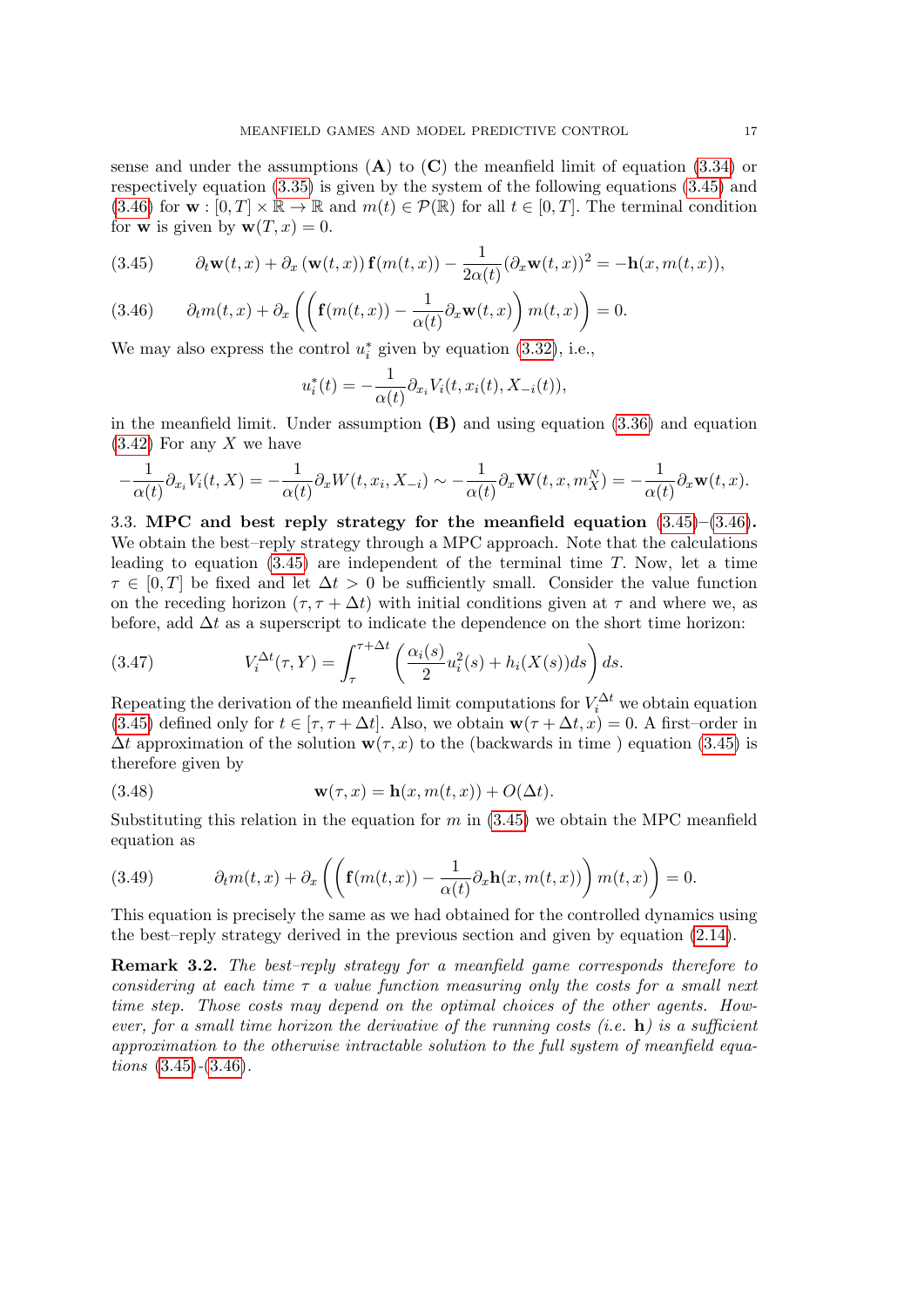We summarize the findings in the following Proposition.

<span id="page-17-0"></span>**Proposition 3.1.** Assume (A) to (C) holds true and let  $\Delta t > 0$  be given. Denote by  $f(m)$  and  $h(x, m)$  the meanfield limit for  $N \to \infty$  of  $f(X)$  and  $h(X)$ , respectively. Assume that  $m : [0, T] \times \mathbb{R} \to \mathbb{R}$  be such that  $m(t, \cdot) \in \mathcal{P}(\mathbb{R})$  and fulfill equation

<span id="page-17-1"></span>(3.50) 
$$
\partial_t m(t,x) + \partial_x \left( \left( \mathbf{f}(m(t,x)) - \frac{1}{\alpha(t)} \partial_x \mathbf{h}(x, m(t,x)) \right) m(t,x) \right) = 0.
$$

and let

$$
\mathbf{w}(t,x) = \mathbf{h}(t,x).
$$

Then, for any  $t \in [0, T]$  and up to an error of order  $O(\Delta t)$  the function  $\mathbf{W} : [t, t + \Delta t] \times$  $\mathbb{R} \times \mathcal{P}(\mathbb{R}) \to \mathbb{R}$  implicitly defined by

$$
\mathbf{W}(s,x,m(t,x)) = \mathbf{w}(s,x), \ x \in \mathbb{R}, s \in [t, t + \Delta t],
$$

is a solution to the meanfield equation

$$
\partial_s \mathbf{W}(s, x, m) + \langle \partial_m \mathbf{W}(s, x, m), \mathbf{f}(m) - \frac{1}{\alpha(s)} \partial_x \mathbf{W}(s, x, m) \rangle_{L^2_m} + \partial_x \mathbf{W}(s, x, m) \mathbf{f}(m)
$$
  
=  $-\mathbf{h}(x, m) + \frac{1}{2\alpha(s)} (\partial_x \mathbf{W}(s, x, m))^2$ ,  $\mathbf{W}(t + \Delta t, x, m) = 0$ .

The meanfield equation is the formal limit for  $N \to \infty$  of an N particle game on the time interval  $(t, t + \Delta t)$  and described by equation [\(2.1\)](#page-3-1) for  $i = 1, ..., N$ , i.e.,

$$
\frac{d}{ds}x_i(s) = f_i(X(s)) + u_i(s),
$$
  

$$
u_i(s) = \operatorname{argmin}_{u:[t,t+\Delta t] \to \mathbb{R}} \int_t^{t+\Delta t} \left(\frac{\alpha_i(s)}{2}u^2(r) + h_i(X(r))\right) dr.
$$

A solution to the associated ith HJB equations for  $V_i : [t, t + \Delta t] \times \mathbb{R}^N \to \mathbb{R}$  are given by  $V_i(t, X) := \mathbf{W}(s, x_i, m_{X_{-i}}^N)$  for  $i = 1, \ldots, N$ , and the optimal control is  $u_i^*(s) =$  $-\frac{1}{\alpha}$  $\frac{1}{\alpha_i(s)} \partial_{x_i} V_i(s,X(s)).$ 

Under assumption  $(C)$  the meanfield equation [\(3.50\)](#page-17-1) coincides with the formal meanfield equation obtained using the best reply strategy [\(2.14\)](#page-7-4).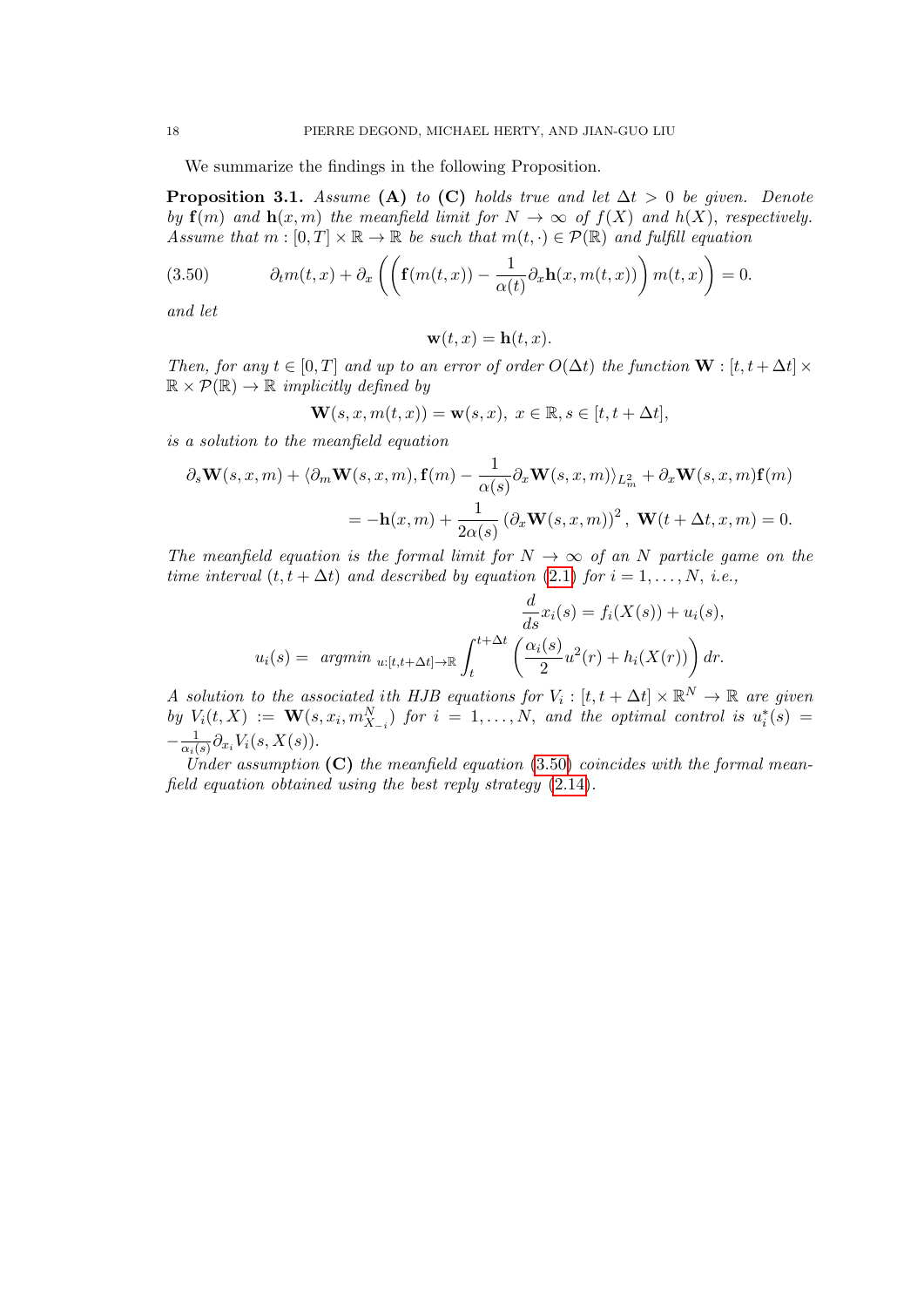### Appendix A. Technical details

<span id="page-18-1"></span>We collect some results of [\[12\]](#page-21-7) for convenience. The Kantorowich–Rubenstein distance  $\mathbf{d}_1(\mu, \nu)$  for measures  $\mu, \nu \in \mathcal{P}(Q)$  is given defined by

<span id="page-18-2"></span>(1.51) 
$$
\mathbf{d}_1(\mu,\nu) := \sup \{ \int \phi d(\mu-\nu) : \phi : Q \to \mathbb{R}, \phi \text{ 1 - Lipschitz } \}.
$$

<span id="page-18-0"></span>**Theorem A.1** (Theorem 2.1[\[12\]](#page-21-7)). Let  $Q^N$  be a compact subset of  $\mathbb{R}^N$ . Consider a sequence of functions  $(u_N)_{N=1}^{\infty}$  with  $u_N: Q^N \to \mathbb{R}$ . Assume each  $u_N(X) = u_N(x_1, \dots, x_N)$ is a symmetric function in all variables, i.e.,

$$
u_N(X) = u_N(x_{\sigma(1)}, \ldots, x_{\sigma(N)})
$$

for any permutation  $\sigma$  on  $\{1, \ldots, N\}$ . Denote by  $\mathbf{d}_1$  the Kantorowich–Rubenstein distance on the space of probability measures  $\mathcal{P}(Q)$  and let  $\omega$  be a modulus of continuity independent of N. Assume that the sequence is uniformly bounded  $||u_N||_{L^{\infty}(O^N)} \leq C$ . Further assume that for all  $X, Y \in Q^N$  and all N we have

$$
|u_N(X) - u_N(Y)| \le \omega(\mathbf{d}_1(m_X^N, m_Y^N))
$$

where  $m_{\xi}^N \in \mathcal{P}(Q)$  is defined by  $m_{\xi}^N(x) = \frac{1}{N} \sum_{i=1}^N$  $i=1$  $\delta(x-\xi_i)$ .

Then there exists a subsequence  $(u_{N_k})_k$  of  $(u_N)_N$  and a continuous map  $U: \mathcal{P}(Q) \to \mathbb{R}$ such that

(1.52) 
$$
\lim_{k \to \infty} \sup_{X \in \mathbb{R}^N} |u_{N_k}(X) - U(m_X^{N_k})| = 0.
$$

An extension is found in [\[8,](#page-21-3) Theorem 4.1]. As toy example consider  $u_N(X)$  = 1  $\frac{1}{N}$  $\sum_{n=1}^{N}$  $i=1$  $\phi(x_i)$ . If  $\phi : \mathbb{R} \to \mathbb{R}$  is compactly supported, bounded and  $|\phi'(\xi)| \leq C$  for all  $\xi \in \mathbb{R}$ , then the assumptions of the previous theorem are fulfilled. Note that the assumption on  $\phi$  implies that for each i we have  $|\partial_{x_i} u_N(X)| \leq \frac{C}{N}$  for all X and all N. This condition implies the estimate on  $u_N$ . The corresponding limit is given by the function  $U: \mathcal{P}(\mathbb{R}) \to \mathbb{R}$  defined by  $U(m) = \int \phi dm$ . We have  $U(m_X^N) = u_N(X)$ .

Derivatives in the space of measures are described for example in [\[3\]](#page-20-4). They may be motivated by the following formal computation. Let  $\psi$  be a smooth function on R and let  $y'(t) = c$  for  $t \in (a, b)$  and  $y(a) = x$ . We denote by a subindex  $t = a$  the evaluation at  $t = a$  of the corresponding expression and by a prime the derivative of  $\psi$ . Then,

$$
c\psi'(x) = \int \psi'(z)c\delta(x-z)dz = \left(\int \psi'(z)c\delta(y(t)-z)dz\right)|_{t=a} =
$$

$$
\left(\int \psi \partial_z (c\delta(y(t)-z))\right)|_{t=a},
$$

$$
c\psi'(x) = \left(\frac{d}{dt}\psi(y(t))\right)|_{t=a} = \left(\frac{d}{dt}\int \psi(z)\delta(y(t)-z)dz\right)|_{t=a}
$$

Therefore, we may write

$$
\partial_t \delta(y(t) - z) + \partial_z (c \delta(y(t) - z)) = 0
$$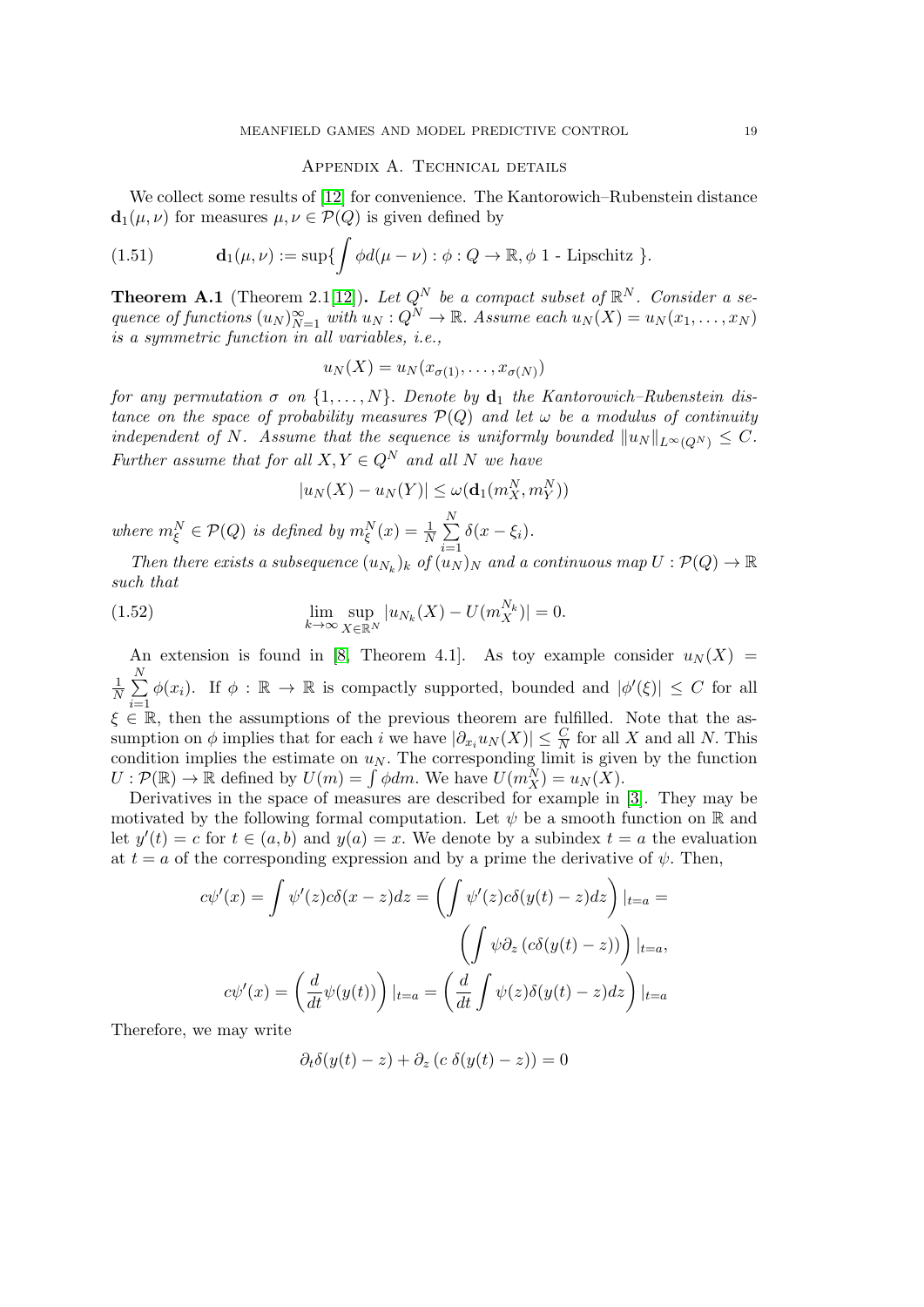provided that  $y'(t) = c$ . Further,  $\delta(y(t) - z) = y(t) \# \delta(x - z)$  where # is the push forward operator, see below. Hence, for the family of measures  $\delta(y(t) - z)$  the previous computation lead to a notion of derivatives. This can be formalized to a calculus for derivatives in measure space and we summarize in the following more general results from [\[3,](#page-20-4) Chapter II.8]. We consider the space of probability measures  $\mathcal{P}_p(\mathbb{R})$  [3, Equation  $(5.1.22)$ :

$$
\mathcal{P}_p(\mathbb{R}) = \left\{ \mu \in \mathcal{P}(\mathbb{R}) : \int |x - \bar{x}|^p d\mu(x) < \infty \text{ for some } \bar{x} \in \mathbb{R} \right\}.
$$

We assume  $\mathcal{P}_p(\mathbb{R})$  is equipped with the Wasserstein distance  $W_p(\mu, \nu)$  [\[3,](#page-20-4) Chapter 7.1.1]. In the case  $p = 1$  and for bounded measures  $\mu, \nu$  this distance is equivalent to  $\mathbf{d}_1(\nu, \mu)$ defined in equation [\(1.51\)](#page-18-2). For the case  $p = 2$  we refer to [\[5\]](#page-20-5) for a different characterization.

We consider absolutely continuous curves  $m : (a, b) \to \mathcal{P}_p(\mathbb{R})$ . The curve m is called absolutely continuous if there exists a function  $M \in L^1(a, b)$  such that for all  $a \leq s$  $t \leq b$  we have

<span id="page-19-1"></span>(1.53) 
$$
W_p(m(s), m(t)) \leq \int_s^t M(\xi) d\xi,
$$

see [\[3,](#page-20-4) Definition 1.1.1]. For an absolutely continuous curve  $m:(a,b)\to \mathcal{P}_p(\mathbb{R})$ , i.e.,  $m(t) \in \mathcal{P}_p(\mathbb{R})$ , and  $p > 1$  there exists a vector field  $v : (a, b) \times \mathbb{R} \to \mathbb{R}$  with  $v(t) \in$  $L^p(\mathbb{R};m(t))$  a.e.  $t \in (a,b)$  such that the continuity equation

<span id="page-19-0"></span>(1.54) 
$$
\partial_t m(t,x) + \partial_x \left( v(t,x)m(t,x) \right) = 0
$$

holds in a distributional sense. Further,  $||v(t)||_{L^p(\mathbb{R};m(t))} \leq |m'|(t)$  a.e. in t. Here,  $t \to$  $|m'(t)$  for  $t \in (a, b)$  is the metric derivative of the curve m. The precise statement is given in [\[3,](#page-20-4) Theorem 8.3.1] and the metric derivative is given in [\[3,](#page-20-4) Theorem 1.1.2] by

(1.55) 
$$
|m'|(t) := \lim_{s \to t} \frac{W_p(m(s), m(t))}{|s - t|}.
$$

The limit exists a.e. in t, provided that m is absolutely continuous  $(1.53)$ . We have  $|m'(t) \leq M(t)$  a.e. for each function M fulfilling equation [\(1.53\)](#page-19-1), see [\[3,](#page-20-4) Chapter 1]. Also, the converse result holds true: If  $m$  fulfills in a weak sense equation [\(1.54\)](#page-19-0) for some  $v \in L^1(a, b; L^p(\mathbb{R}; m(\cdot)))$ , then m is absolutely continuous. Furthermore, solutions to equation [\(1.54\)](#page-19-0) can be represented using the methods of characteristics, see [\[3,](#page-20-4) Lemma 8.1.6, Proposition 8.1.8. Under suitable assumptions on  $m$  and  $v$  we have that a weak solution to equation [\(1.54\)](#page-19-0) is

$$
(1.56) \qquad \qquad m(t, \cdot) = X(t; a, \cdot) \# m(a, \cdot) \ \forall t \in [a, b]
$$

provided that  $X(t)$  solves characteristic system for every  $x \in \mathbb{R}$  and every  $s \in [a, b]$ :

(1.57) 
$$
X(s; s, x) = x \text{ and } \partial_t X(t; s, x) = v(t, X(t; s, x)).
$$

Here,  $(s, x)$  is the initial position of the characteristic in phase space and  $\#$  is the push forward operator, i.e., if applied to the set  $\{x\}$  we have  $m(t, \{X(t; a, x)\})$  $m(a, {X(a;a,x)}$  =  $m(a,{x})$ . Equation [\(1.54\)](#page-19-0) may also be viewed as the directional derivative of the family of measures  $m(t, \cdot)$  in direction v.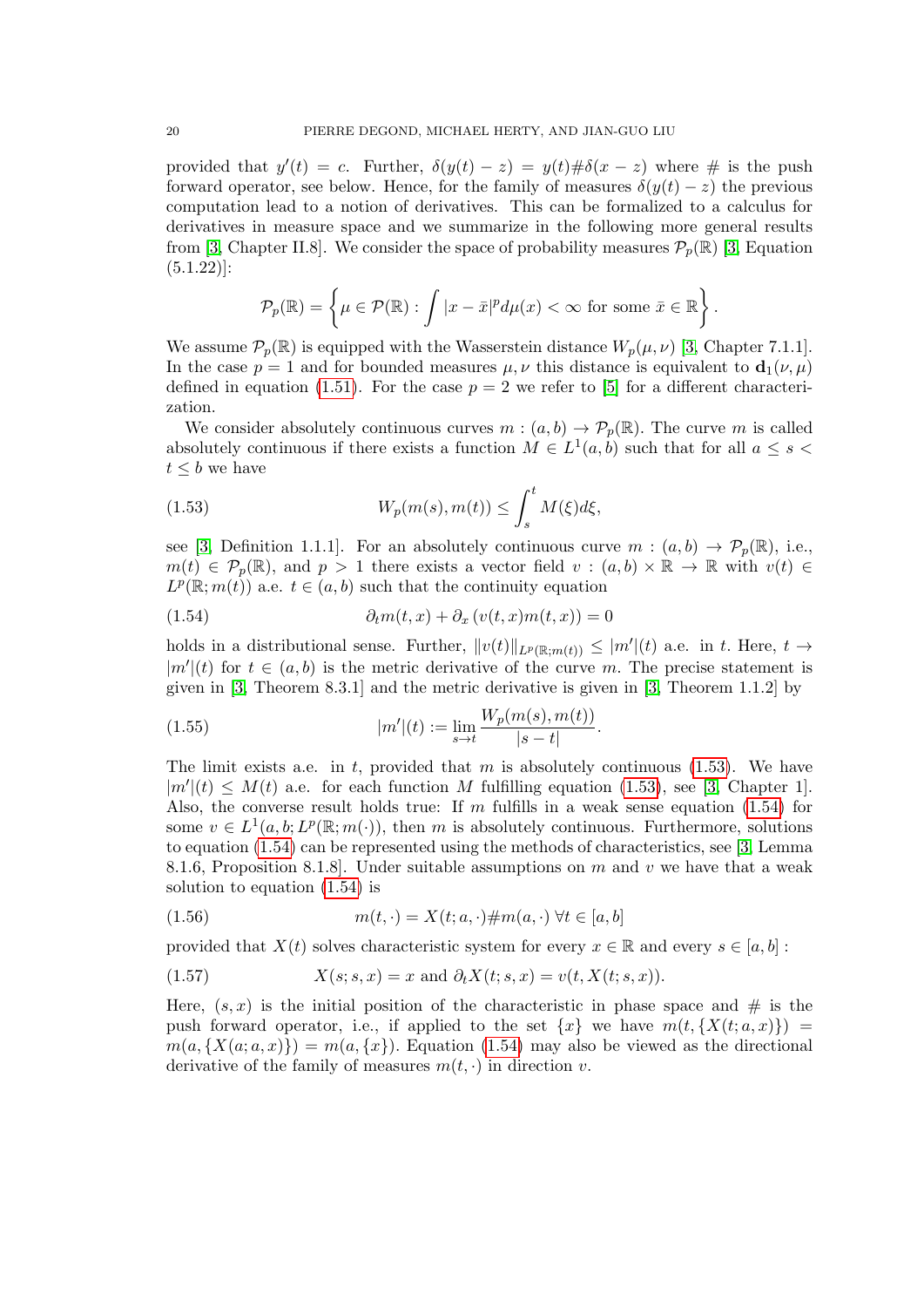In Section [3](#page-8-0) we need to discuss a term of the type  $\sum_{n=1}^{N}$  $\sum_{j=1} c(x_j) \partial_{x_j} f(x_1, \ldots, x_N)$  for a symmetric function f. Now, consider a family of paths  $m_j : (a, b) \to \mathcal{P}(\mathbb{R})$  generated by  $m_j(t, z) = y_j(t) \# \delta(x_j - z)$  where  $y_j$  solves the characteristic equation  $y'_j(t) = c(y_j(t))$ and  $y_j(a) = x_j$ . Let  $m_Y^N(t, z) := \frac{1}{N} \sum_{i=1}^N$  $j=1$  $\delta(y_j(t)-z)$ . We have then  $\partial_t m_Y^N(t,x) = -\partial_x \left( c(x) m_Y^N(t,x) \right).$ 

If we assume that f fulfills the assumption of Theorem [A.1,](#page-18-0) then, there exists :  $\mathcal{P}(\mathbb{R}) \to \mathbb{R}$ and then  $f(y_1(t),..., y_N(t)) = f_N(m_Y^N) \sim \mathbf{f}(m_Y^N)$  in the sense of equation [\(2.7\)](#page-5-1). The following computation similar to the motivation shows the expression of the unknown term for large  $N$  :

<span id="page-20-3"></span>(1.58) 
$$
\sum_{j=1}^{N} c(x_j) \partial_{x_j} f(x_1, \dots, x_N) = \frac{d}{dt} f(y_1(t), \dots, y_j(t), \dots, y_N(t))|_{t=a}
$$

(1.59) 
$$
= \frac{d}{dt} f_N(m_Y^N(t))|_{t=a} \sim \frac{d}{dt} \mathbf{f}(m_{Y(t)}^N)|_{t=a}
$$

In order to make the link with the theory developed in [\[12\]](#page-21-7), we note that the last derivative at  $m = m_Y^N$  can be interpreted as

$$
\frac{d}{dt}\mathbf{f}(m_{Y(t)}^N)|_{t=a} = \langle \partial_m \mathbf{f}(m), c \rangle_{L_m^2},
$$

with  $L_m^2$  the space of square integrable functions with respect to the measure m. This formula can either be seen as the definition of  $\partial_m f(m)$  if one follows the approach of [\[3\]](#page-20-4) (which is the route taken here) or as a consequence of its definition if one follows the approach of [\[12\]](#page-21-7).

Acknowledgments. This work has been supported by KI-Net NSF RNMS grant No. 1107444, grants DFG Cluster of Excellence 'Production technologies for high–wage countries', BMBF KinOpt and CNRS PEPS-HuMaI grant 'DEESSes'. MH and JGL are grateful for the opportunity to stay and work at Imperial College, London, UK, in the Department of Mathematics. PD is on leave from CNRS Institut de Mathématiques de Toulouse UMR 5219; F-31062 Toulouse, France.

#### **REFERENCES**

- <span id="page-20-1"></span>[1] G. ALBI, M. HERTY, AND L. PARESCHI, Kinetic description of optimal control problems and applications to opinion consensus, Comm. Math. Sci., (2014).
- <span id="page-20-2"></span>[2] G. ALBI, L. PARESCHI, AND M. ZANELLA, Boltzmann type control of opinion consensus through leaders, arXiv preprint arXiv:1405.0736, (2014).
- <span id="page-20-4"></span>[3] L. AMBROSIO, N. GIGLI, AND G. SAVARE, Gradient Flows in Metric Spaces of Probability Measures, Lectures in Mathematics, Birkhäuser Verlag, Basel, Boston, Berlin, 2008.
- <span id="page-20-0"></span>[4] R. J. AUMANN, *Existence of competitive equilibria in markets with a continuum of traders*, Econometrica: Journal of the Econometric Society, (1966), pp. 1–17.
- <span id="page-20-5"></span>[5] J.-D. Benamou and Y. Brenier, A computational fluid mechanics solution to the mongekantorovich mass transfer problem, Numer. Math., 84 (2000), pp. 375–393.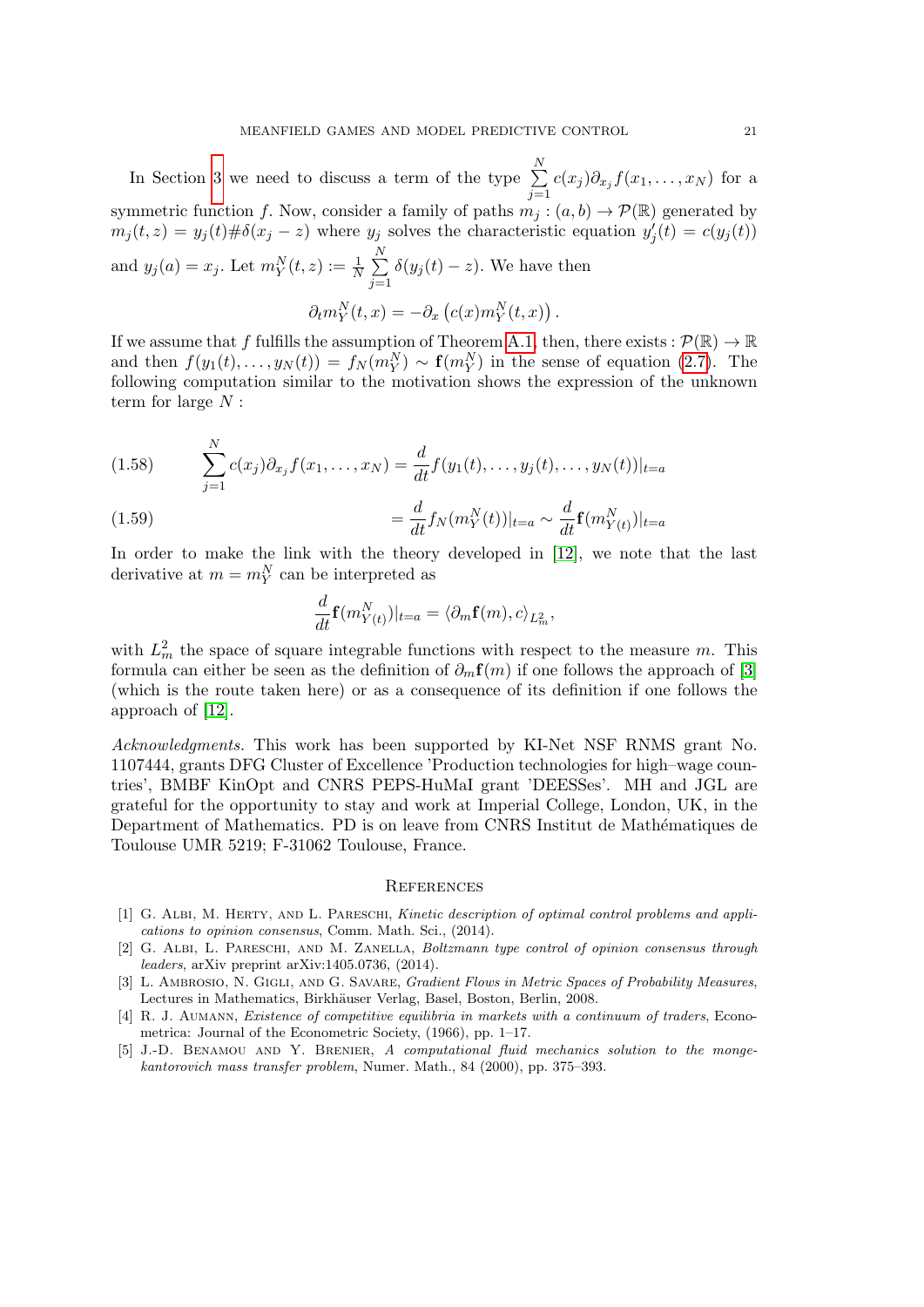- <span id="page-21-5"></span>[6] A. BENSOUSSAN, J. FREHSE, AND P. YAM, Mean Field Games and Mean Field Type Control Theory, Series: SpringerBriefs in Mathematics, New York, 2013.
- <span id="page-21-4"></span>[7] A. BENSOUSSAN, J. FREHSE, AND P. YAM, The master equation in mean field theory, arXiv preprint arXiv:1404.4150, (2014).
- <span id="page-21-3"></span>[8] A. BLANCHET AND G. CARLIER, From nash to cournot-nash equilibria via the monge-kantorovich problem, arXiv preprint arXiv:1404.5485, (2014).
- <span id="page-21-21"></span>J.-P. BOUCHAUD AND M. MÉZARD, Wealth condensation in a simple model of economy, Phys. A, 282 (2000), pp. 536–545.
- <span id="page-21-24"></span>[10] A. BRESSAN, Noncooperative differential games, Milan Journal of Mathematics, 79 (2011), pp. 357– 427.
- <span id="page-21-15"></span>[11] M. CAPONIGRO, M. FORNASIER, B. PICCOLI, AND E. TRÉLAT, Sparse stabilization and optimal control of the Cucker-Smale model., Math. Control Relat. Fields, 3 (2013), pp. 447–466.
- <span id="page-21-7"></span>[12] P. CARDALIAGUET, Notes on mean field games, from P.-L. Lions lectures at College de France, (2010).
- <span id="page-21-8"></span>[13] R. CARMONA, J.-P. FOUQUE, AND L.-H. SUN, Mean field games and systemic risk, arXiv preprint arXiv:1308.2172 (to appear in Comm. Math. Sci.), (2013).
- <span id="page-21-22"></span>[14] S. CORDIER, L. PARESCHI, AND G. TOSCANI, On a kinetic model for a simple market economy, J. Stat. Phys., 120 (2005), pp. 253–277.
- <span id="page-21-13"></span>[15] I. COUZIN, J. KRAUSE, N. FRANKS, AND S. LEVIN, Effective leadership and decision-making in animal groups on the move, Nature, 433 (2005), pp. 513–516.
- <span id="page-21-10"></span>[16] P. DEGOND, C. APPERT-ROLLAND, M. MOUSSAID, J. PETTRÉ, AND G. THERAULAZ, A hierarchy of heuristic-based models of crowd dynamics, J. Stat. Phys., 152 (2013), pp. 1033–1068.
- <span id="page-21-11"></span>[17] P. DEGOND, J.-G. LIU, AND C. RINGHOFER, Evolution of the distribution of wealth in an economic environment driven by local nash equilibria, Journal of Statistical Physics, 154 (2014), pp. 751–780.
- <span id="page-21-12"></span>[18]  $\_\_\_\_\_\$  Evolution of wealth in a nonconservative economy driven by local nash equilibria, Phl. Trans. Roy. Soc. A, 372 (2014).
- <span id="page-21-9"></span>[19]  $\_\_\_\_\_\_\_\_\_\_\_\_\_\_\_\_\_\_\_\_\_\.\_$  Large-scale dynamics of mean-field games driven by local nash equilibria, Journal of Nonlinear Science, 24 (2014), pp. 93–115.
- <span id="page-21-14"></span>[20] M. Fornasier and F. Solombrino, Mean-field optimal control, submitted to ESAIM: Control, Optimization, and Calculus of Variations, (preprint arXiv:1306.5913), (2013).
- <span id="page-21-0"></span>[21] J.-P. FOUQUE AND J. A. LANGSAM, Handbook on Systemic Risk, Cambridge University Press, 2013.
- <span id="page-21-23"></span>[22] A. FRIEDMAN, *Differential games*, American Mathematical Society, Providence, R.I., 1974. Expository lectures from the CBMS Regional Conference held at the University of Rhode Island, Kingston, R.I., June 4–8, 1973, Conference Board of the Mathematical Sciences Regional Conference Series in Mathematics, No. 18.
- <span id="page-21-16"></span>[23] L. GRÜNE AND J. PANNEK, Nonlinear model predictive control, Communications and Control Engineering Series, Springer, London, 2011. Theory and algorithms.
- <span id="page-21-6"></span>[24] O. GUÉANT, J.-M. LASRY, AND P.-L. LIONS, *Mean field games and applications*, in Paris-Princeton Lectures on Mathematical Finance 2010, Springer, 2011, pp. 205–266.
- <span id="page-21-18"></span>[25] M. HERTY, S. STEFFENSEN, AND L. PARESCHI, *Mean-field control and Riccati equations*, preprint, (2014).
- <span id="page-21-2"></span>[26] J.-M. LASRY AND P.-L. LIONS, *Mean field games*, Japanese Journal of Mathematics, 2 (2007), pp. 229–260.
- <span id="page-21-1"></span>[27] A. MAS-COLELL, On a theorem of schmeidler, Journal of Mathematical Economics, 13 (1984), pp. 201–206.
- <span id="page-21-17"></span>[28] D. Q. Mayne and H. Michalska, Receding horizon control of nonlinear systems, IEEE Trans. Automat. Control, 35 (1990), pp. 814–824.
- <span id="page-21-19"></span>[29] S. Motsch and E. Tadmor, Heterophilious dynamics enhances consensus, arXiv preprint arXiv:1301.4123, (2013).
- <span id="page-21-20"></span>[30] G. NALDI, L. PARESCHI, AND G. TOSCANI, Mathematical Modeling of Collective Behavior in Socio-Economic and Life Sciences, Series: Modeling and Simulation in Science, Engineering and Technology, Birkhauser, Boston, 2010.